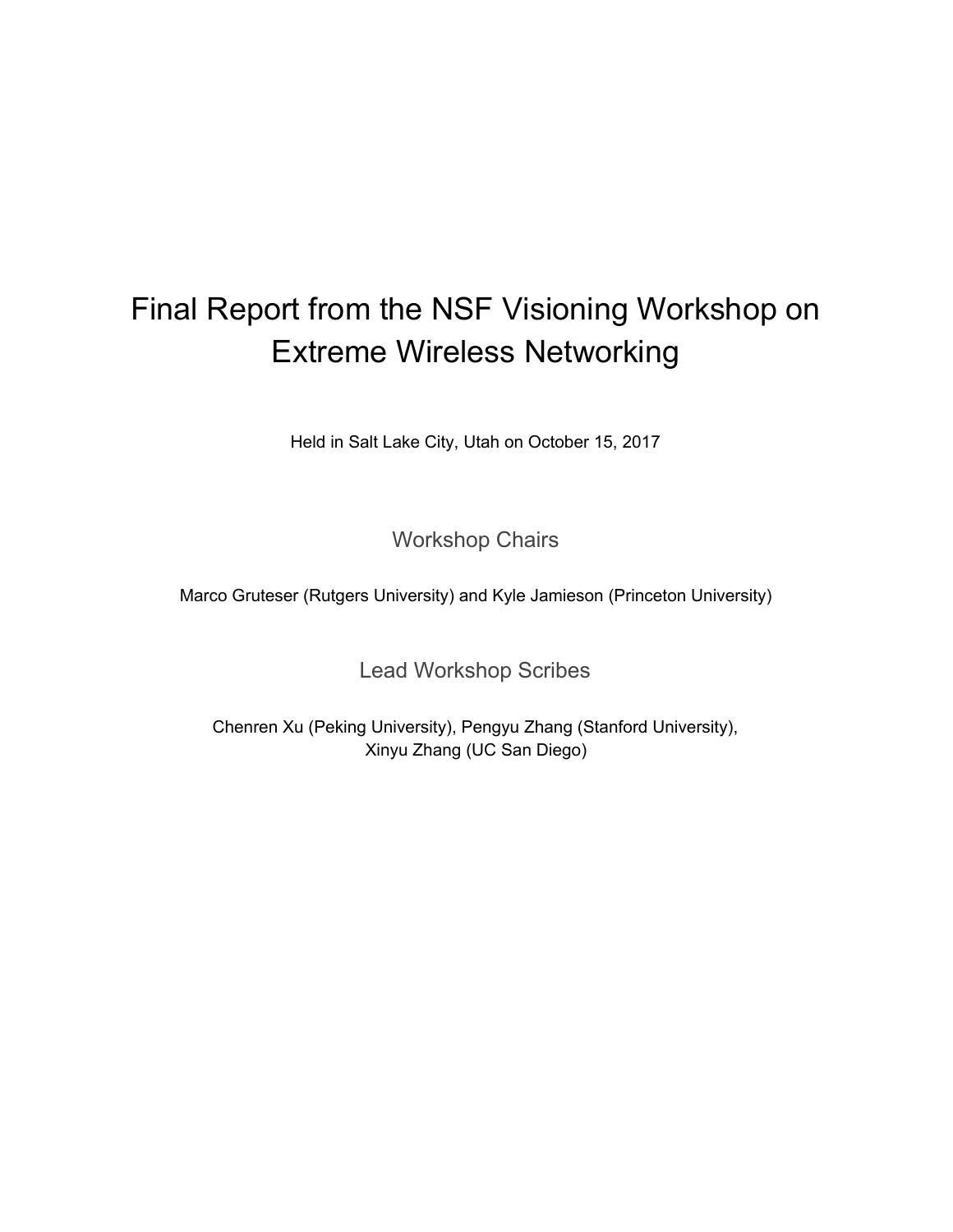# **Participants**

Ashwin Ashok (Georgia State University) Chenren Xu (Peking University) Dinesh Bhardia (Stanford University) Elahe Soltanaghaei (University of Virginia) Eric Rozner (IBM Research) Eugene Chai (NEC Laboratories America) Giovanni Pau (UMPC) Haitham Hassanieh (UIUC) Heather Zheng (University of Chicago) Jie Xiong (Singapore Management University) Kannan Srinivasan (Ohio State University) Kyle Jamieson (Princeton University; Chair) Lili Qiu (UT Austin) Marco Gruteser (Rutgers University; Chair) Pengyu Zhang (Stanford University) Robin Kravets (UIUC) Shubham Jain (Old Dominion University) Sneha Kumar Kasera (University of Utah) Swarun Kumar (CMU) Wenjun Hu (Yale University) Josh Smith (University of Washington) Xia Zhou (Dartmouth University) Xinyu Zhang (UCSD) Yan Wang (SUNY Binghampton) Yingying Chen (Rutgers University)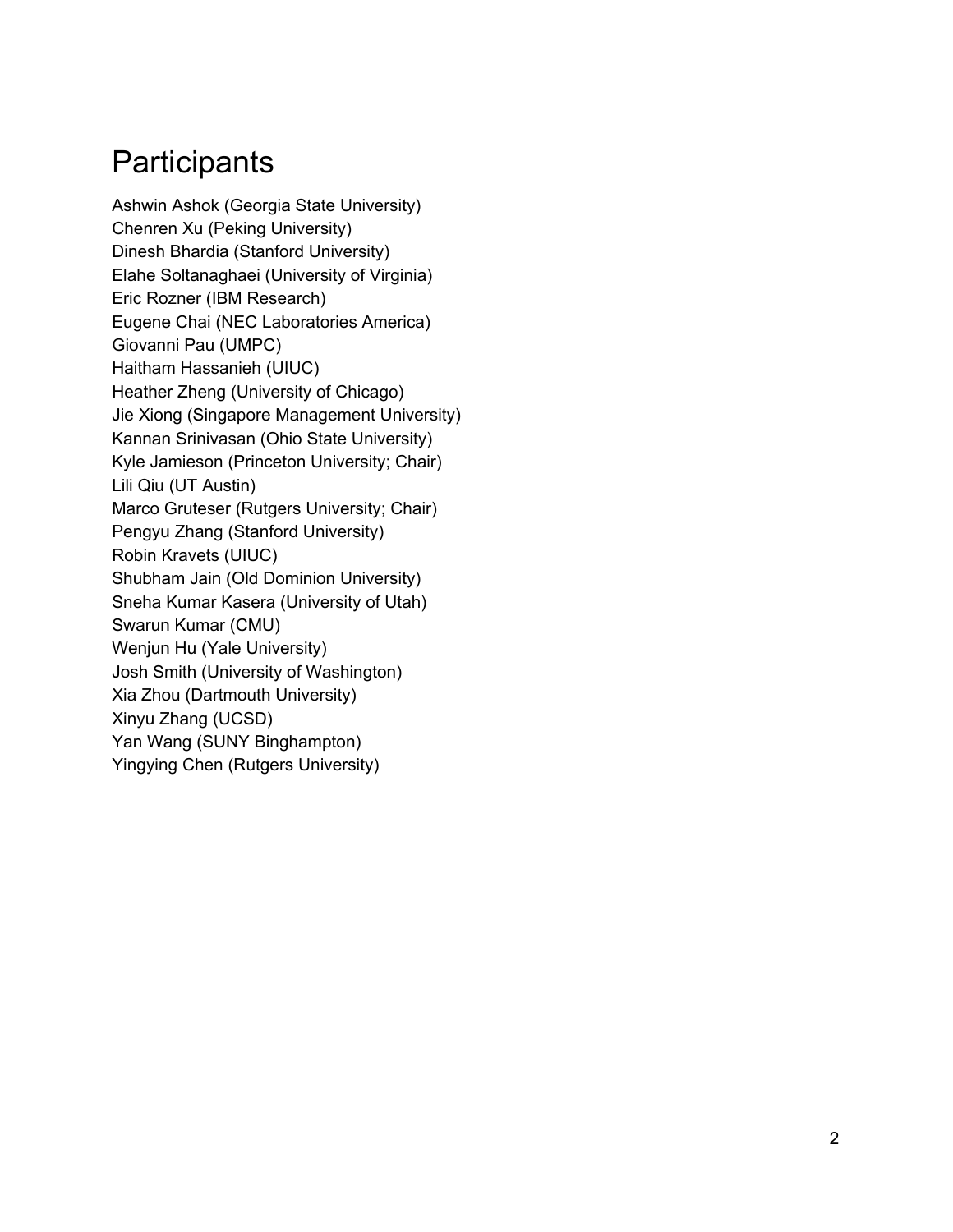# Table of Contents

| 5<br>5<br>Structure of the Workshop<br>$\overline{7}$<br><b>Current State of the Art</b><br>7<br>8<br>Low Hanging Fruit<br>9<br><b>Big Challenges</b><br>Reliability: how resilient is the wireless management link to mobility of both the drone, and<br>possibly the mobile base station?<br>9<br>Latency of the connection: how well can the wireless management link support low latency<br>services such as VoIP calls, video streaming, augmented reality, and drone fleet<br>management applications?<br>9<br>11<br><b>Current State of the Art</b><br>11<br>12<br>Low Hanging Fruit<br>13<br><b>Big Challenges</b><br><b>Grand Challenges</b><br>14<br>17<br><b>Current State of the Art</b><br>17<br>18<br>Low Hanging Fruit<br>19<br><b>Big Challenges</b> | <b>Introduction</b>                      | 4 |
|----------------------------------------------------------------------------------------------------------------------------------------------------------------------------------------------------------------------------------------------------------------------------------------------------------------------------------------------------------------------------------------------------------------------------------------------------------------------------------------------------------------------------------------------------------------------------------------------------------------------------------------------------------------------------------------------------------------------------------------------------------------------|------------------------------------------|---|
|                                                                                                                                                                                                                                                                                                                                                                                                                                                                                                                                                                                                                                                                                                                                                                      | <b>Goals of the Workshop</b>             |   |
|                                                                                                                                                                                                                                                                                                                                                                                                                                                                                                                                                                                                                                                                                                                                                                      | <b>Topic 1: Extreme Mobility</b>         |   |
|                                                                                                                                                                                                                                                                                                                                                                                                                                                                                                                                                                                                                                                                                                                                                                      |                                          |   |
|                                                                                                                                                                                                                                                                                                                                                                                                                                                                                                                                                                                                                                                                                                                                                                      |                                          |   |
|                                                                                                                                                                                                                                                                                                                                                                                                                                                                                                                                                                                                                                                                                                                                                                      |                                          |   |
|                                                                                                                                                                                                                                                                                                                                                                                                                                                                                                                                                                                                                                                                                                                                                                      |                                          |   |
|                                                                                                                                                                                                                                                                                                                                                                                                                                                                                                                                                                                                                                                                                                                                                                      |                                          |   |
|                                                                                                                                                                                                                                                                                                                                                                                                                                                                                                                                                                                                                                                                                                                                                                      | <b>Topic 2: Extremely High Frequency</b> |   |
|                                                                                                                                                                                                                                                                                                                                                                                                                                                                                                                                                                                                                                                                                                                                                                      |                                          |   |
|                                                                                                                                                                                                                                                                                                                                                                                                                                                                                                                                                                                                                                                                                                                                                                      |                                          |   |
|                                                                                                                                                                                                                                                                                                                                                                                                                                                                                                                                                                                                                                                                                                                                                                      |                                          |   |
|                                                                                                                                                                                                                                                                                                                                                                                                                                                                                                                                                                                                                                                                                                                                                                      |                                          |   |
|                                                                                                                                                                                                                                                                                                                                                                                                                                                                                                                                                                                                                                                                                                                                                                      | <b>Topic 3: Extremely Low Power</b>      |   |
|                                                                                                                                                                                                                                                                                                                                                                                                                                                                                                                                                                                                                                                                                                                                                                      |                                          |   |
|                                                                                                                                                                                                                                                                                                                                                                                                                                                                                                                                                                                                                                                                                                                                                                      |                                          |   |
|                                                                                                                                                                                                                                                                                                                                                                                                                                                                                                                                                                                                                                                                                                                                                                      |                                          |   |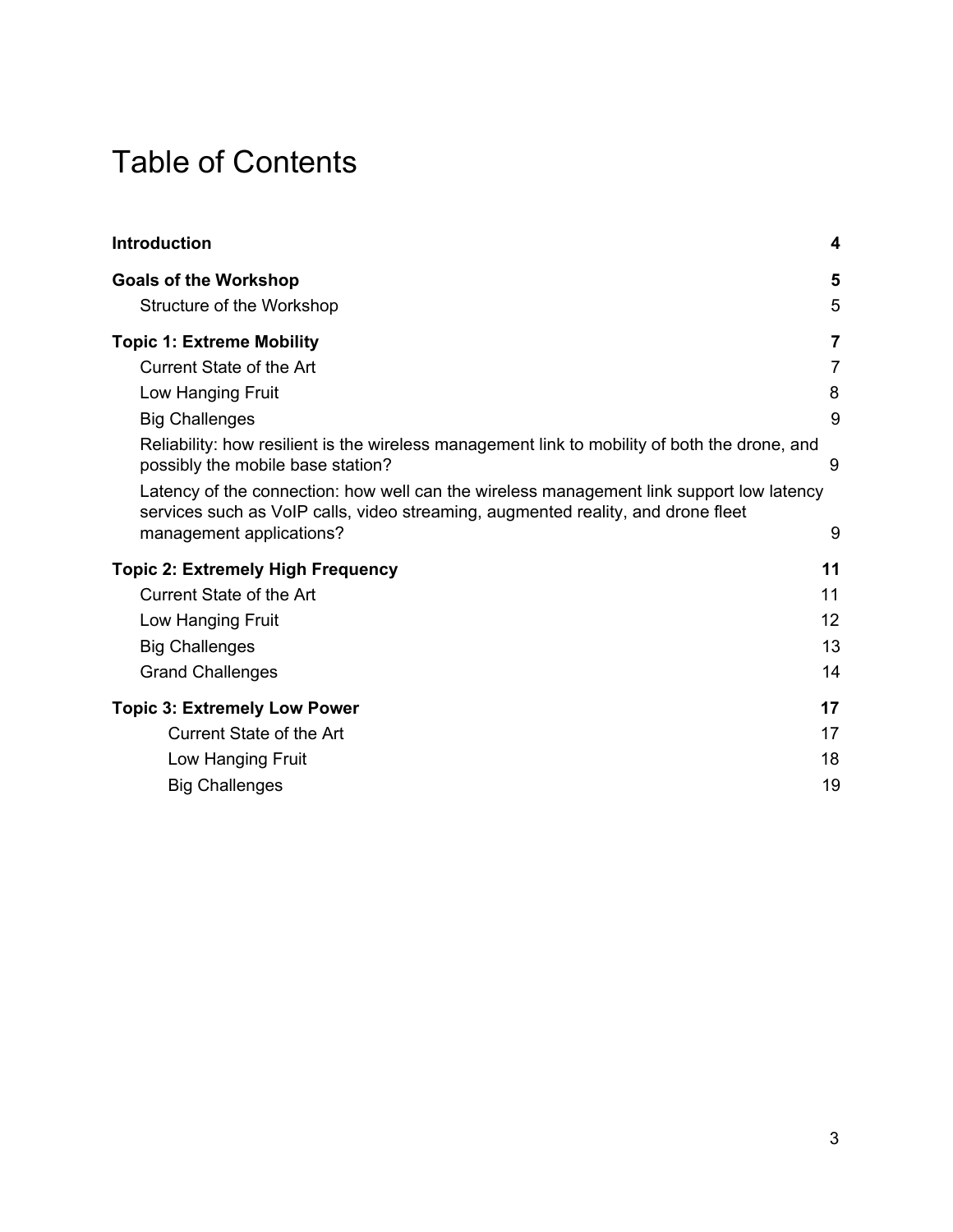# <span id="page-3-0"></span>Introduction

The wireless technologies we discuss in this workshop are key to enabling myriad transformative applications of information and communication technology (ICT) that hold the promise of a profoundly positive impact on business, government, and citizens.

**Smart Cities.** Wireless technology, in particular long-range, low-power wireless is key to enabling the vision of the Smart City, where transportation infrastructure, communication infrastructure, and utilities infrastructure are transformed to be more resilient, efficient, and sustainable through the application of ICT.

**Smart Manufacturing.** Improving the efficiency of assembly-line manufacturing holds the promise of less costly-produced products, increasing US manufacturing competitiveness, and eventually improving the standard of living for people domestically and worldwide. Wireless technology holds the promise of transforming manufacturing with ultra low-power wireless communication techniques that can locate, image, and inventory items as they move through the manufacturing chain and even beyond, into warehousing, and shipping logistics chains, eventually reaching the consumer.

**Virtual Reality and Augmented Reality.** Applications such as remote surgery, online learning and job training, as well as immersive online retail all benefit from effective virtual reality (VR) and augmented reality (AR) technology. High capacity wireless networking under high mobility allows significant improvement in the size, weight, and battery life of wearable VR / AR devices by offloading rendering tasks to servers without constraining user mobility.

**Automated Vehicles.** Wireless networking can play an important role in developing robust driver assistance and automated vehicle technologies. While current automated vehicle prototypes and emerging products demonstrate impressive performance, it is widely recognized that fully realizing level 5 automated driving over a broad range of driving conditions remains a long-term challenge. Low-latency and high-bandwidth communication between vehicles and with the surrounding traffic infrastructure could enhance situational awareness of a vehicle beyond its immediate line of sight through sharing of rich sensor data. This can provide important information that allow addressing a number situations that could otherwise result in accidents. It will also allow coordination across vehicles and traffic signals to enhance the overall efficiency of traffic flows.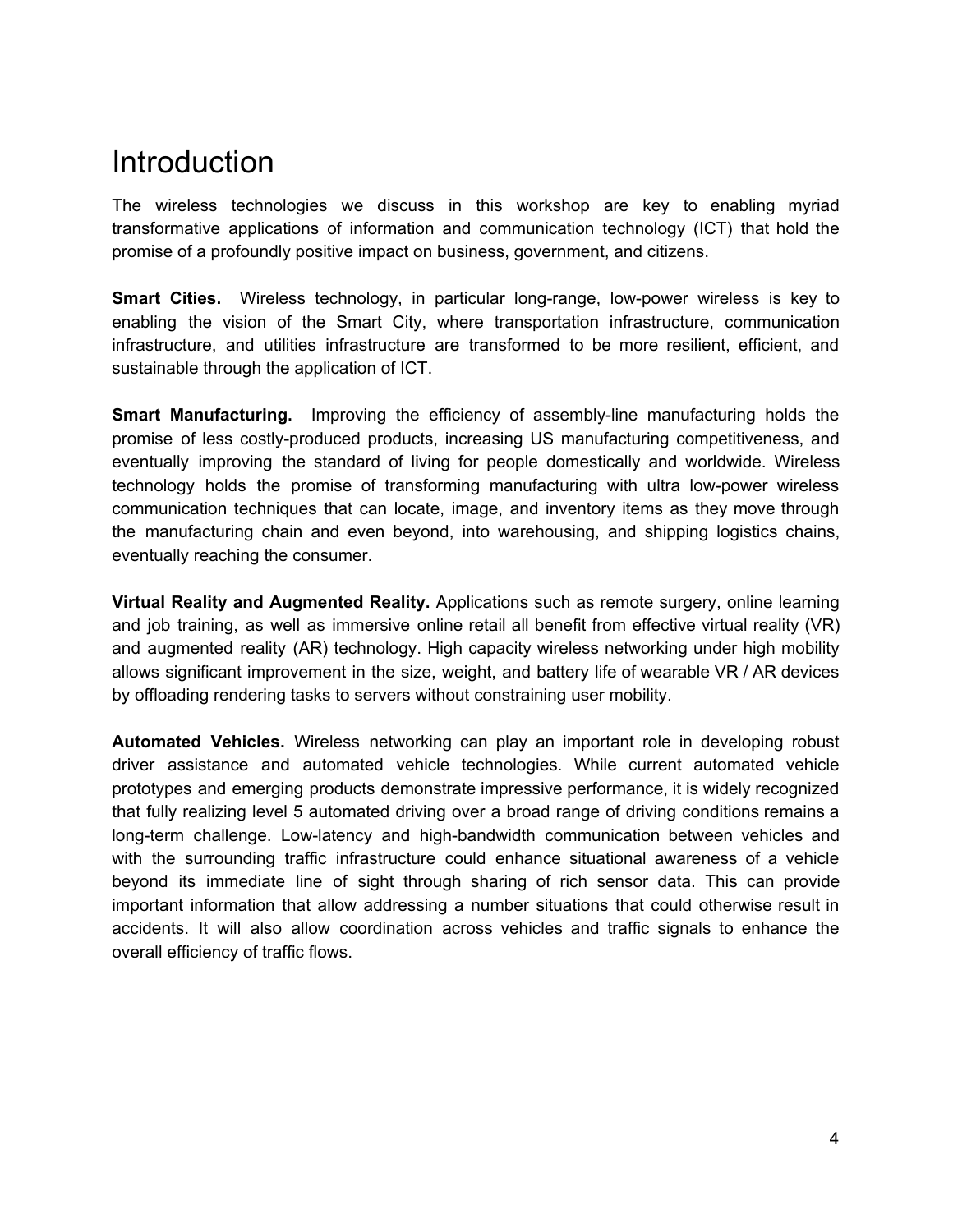# <span id="page-4-0"></span>Goals of the Workshop

This workshop is part of a series of visioning workshops that strives to enable more focused and more regular research challenge discussions within the networking community in a one-day format that is co-located with major conferences. The overall goal is to discuss grand research challenges relevant to the community.

As this workshop was co-located with the ACM MobiCom Conference, we placed particular emphasis on the following technology trends:

- Extremely High Mobility: Technology trends such as drones or automated and connected vehicles increasingly generate network load while actively in motion. On the flip side, they also offer new opportunities for exploiting moving network infrastructure.
- Extremely High Frequency: Providing ever higher capacity is expected to require extremely high frequency communications such as mm-Wave or visible light.
- Extremely Low Power: The desire to provide coverage for an increasing array of Internet of Things devices is leading to demand for lower data rate coverage at extremely low power.

We asked participants to consider the above from a practical, systems and networking research-oriented perspective that is well aligned with SIGMOBILE.

For each of the above areas, we asked the workshop participants first to identify and discuss the most exciting research opportunities in these areas. Second, we asked them to formulate major, 10-year horizon research initiatives that the community can work on together in the mid-term future. Third, we asked participants to design "Grand Challenge" competitions relating to these research initiatives that could be held at a future MobiCom conference to spark further interest and research progress in the broader SIGMOBILE community on the research initiatives identified here.

To summarize the outcomes of the workshop, this report documenting our discussion of these questions provides feedback to the NSF as well as the greater research community.

## <span id="page-4-1"></span>Structure of the Workshop

To enable focused discussions in smaller groups, we invited 20 participants to this workshop, considering factors such as expertise in the key topic areas and diversity of the participants.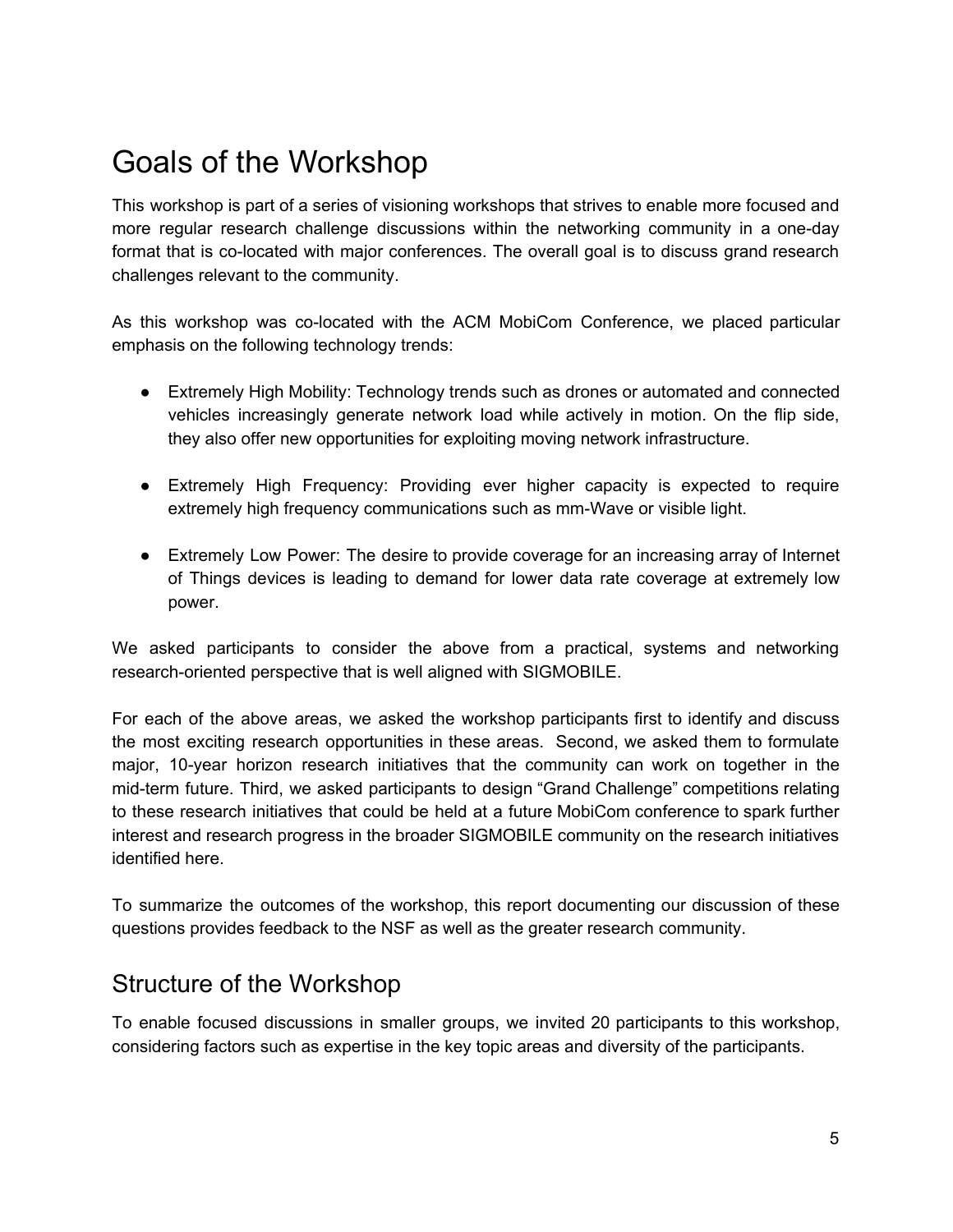Workshop participants received a detailed briefing about the goals of this workshop. In particular, that the goal of the discussions is to take a longer-term view and to identify grand challenges for the community that will remain important in a 10-20 year timeframe.

Workshop participants discussed each of the three topics in sequence for about 2.5 hours. The discussions of each topic started with 2-3 panel-style presentations covering topic introductions and initial grand challenge proposals, which were intended to stimulate further discussion. After an initial plenary question and answering period, participants joined three breakout groups, to discuss key questions as well as to develop a vision for a grand challenge and suitable competition under this topic. As part of this breakout discussion, participants were asked to consider the state-of-the-art in each area, to identify low hanging fruit, meaning problems that can be expected to be solved over the coming years, and to define fundamental grand challenges that will remain significant ten years on. Each topic discussion concluded with reporting to all workshop participants and a final plenary discussion.

The following sections synthesize the discussions of the breakout groups for each of the three workshop topics: Extremely High Mobility, Extremely High Frequency, Extremely Low Power.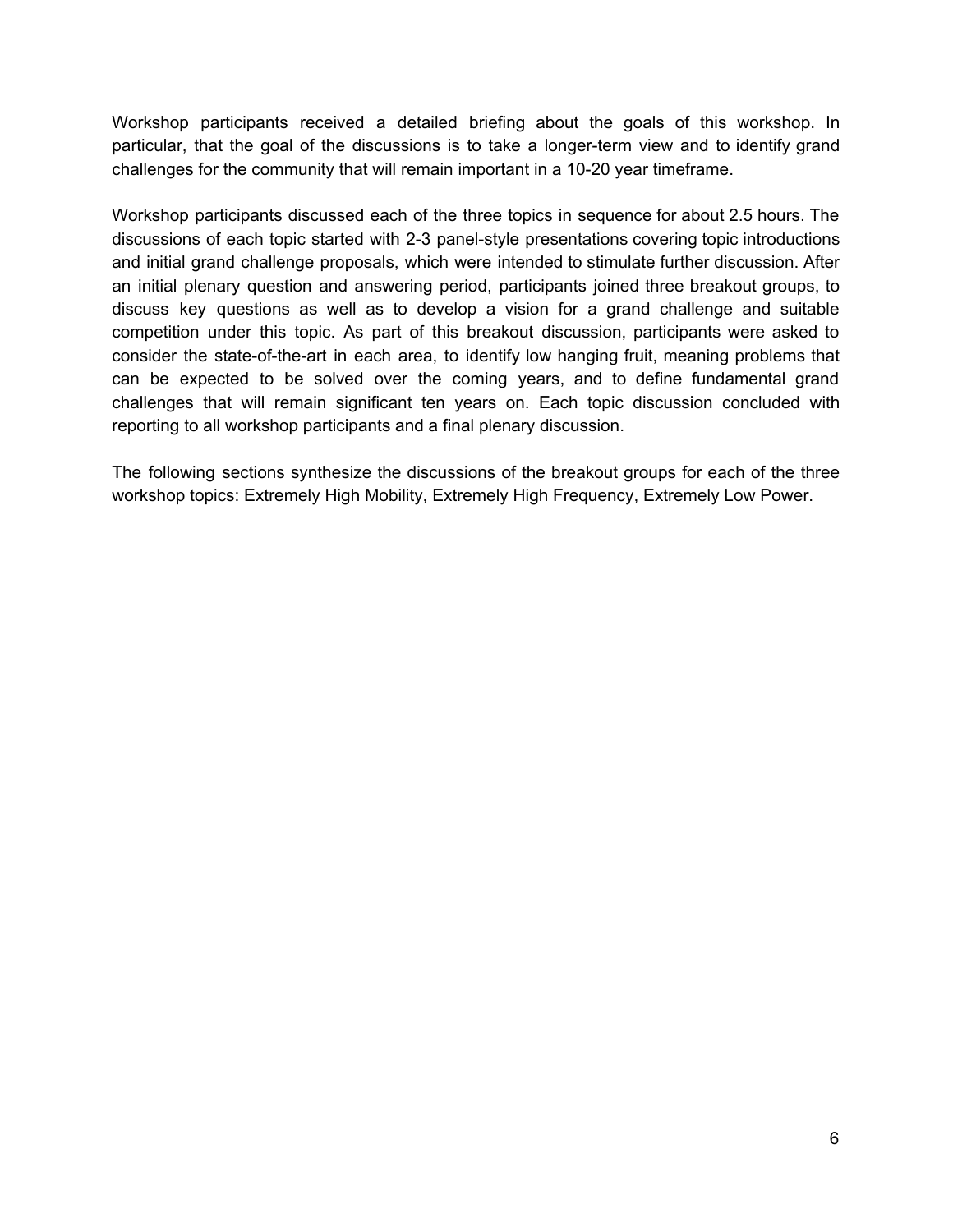# <span id="page-6-0"></span>Topic 1: Extreme Mobility

As wireless technology increasingly pervades the physical world, it is enabling the emergence of WiFi connectivity in devices with high mobility including cars, trains, and airplanes. On the other hand, the usage of drones for surveillance, object transportation, or coordinated constructions as well as autonomous vehicles have necessitated a reliable V2V/V2I wireless communication. Although cellular networks provides a reliable internet connection, or wireless communication protocols such as DSRC are designed for mobile vehicles, they only support limited bit rate and are not scalable to the potential high user demands in near future. On the other hand, existing wireless protocols (e.g. TCP) are not suitable for mobile platforms due significant variations in the physical arrangements. In terms of networking and topology design, adhoc solutions are considered as the state of the art methods, but they are designed for individual classes of mobile platforms (e.g drones, autonomous vehicles) and manufacturers (e.g. DJI, Tesla).

## <span id="page-6-1"></span>Current State of the Art

#### **Applications**

High mobility support is necessary in multiple platforms, such as realtime VR, autonomous driving, and drone management.

*Realtime VR:* The goal of VR is to provide an immersive experience, to enable users to be fully integrated into the virtual environment. In order to maximize the reach of VR platforms, it is thus necessary to ensure that VR can be used in different and diverse environments. For example, a VR experience of a First-Person Shooter game will involve sudden, high speed movements and gestures. However, existing VR platforms fall short of this goal since existing wireless networks are unable to provide the high bandwidth, low latency links needed to track rapid, user movements.

*Autonomous Driving:* Autonomous driving platforms today are managed through cloud services (e.g. fleet tracking, mapping) that do not offer the critical features (e.g. cooperative obstacle detection, collision avoidance, high speed maneuvering) needed for full, level 5 autonomous driving.

*Drone Operations:* Drones are an important, upcoming platform for providing multiple services, particular when fixed infrastructure is degraded or unavailable (e.g. in disaster scenarios). Current approaches are focused on single-pilot, single-drone applications, with limited, support for multiple, high mobility drone solutions.

#### **Protocols**

The most popular high mobility communication protocol is the global system for mobile rail (GSM-R), which supports maximum data rate of 200 kbps, while it could only support train operation control. The fourth generation (4G) long term evolution (LTE) system is designed to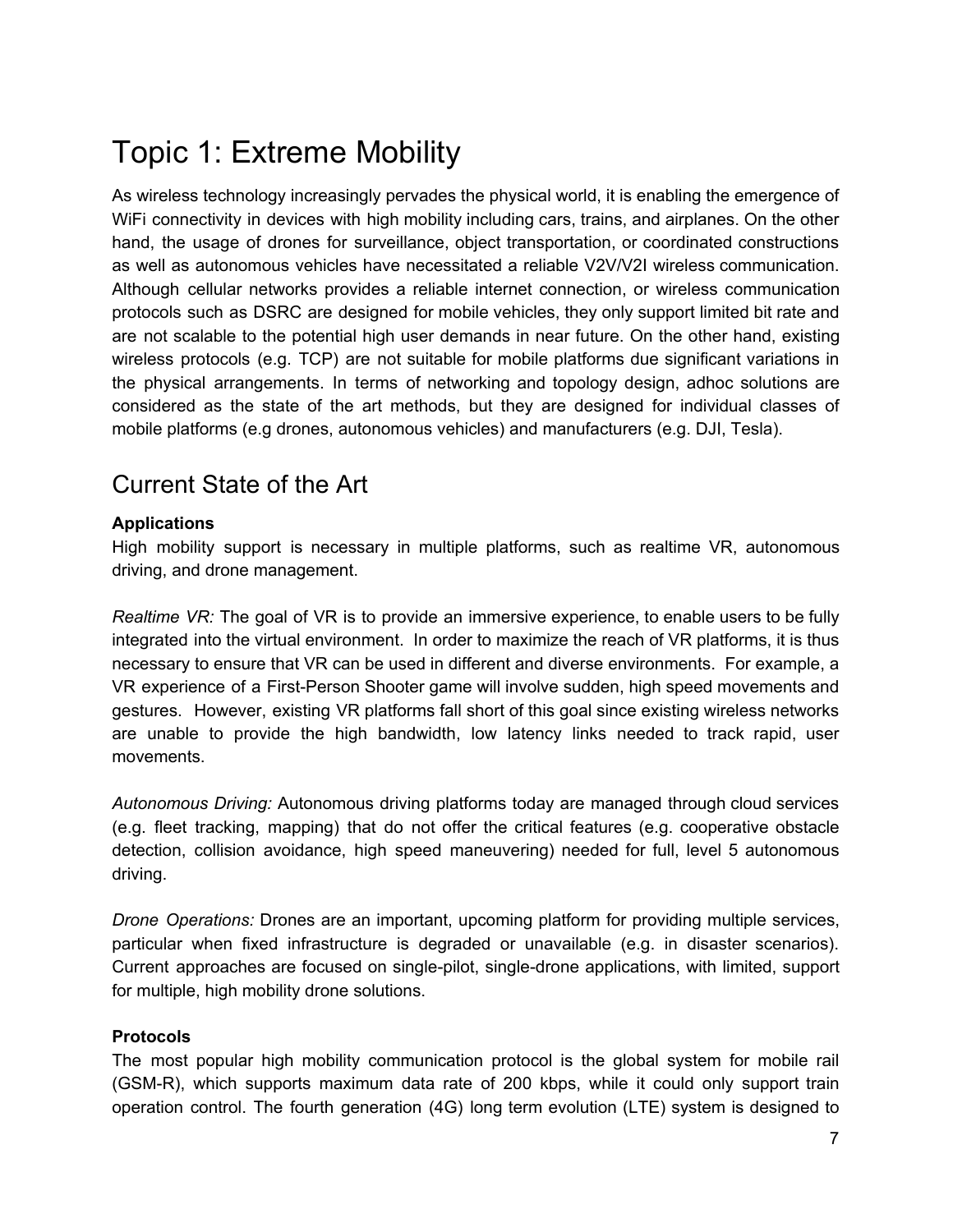provide different quality of services for low to high mobility. However, experiments have shown that the existing 4G systems can provide the maximum data rate of 2-4Mbps. Dedicated Short-Range Communication (DSRC) is a wireless technology that has been designed to support vehicle-to-vehicle (V2V) and vehicle-to-infrastructure (V2I) communications. However, the small available frequency bandwidth limits DSRC to a small number of users and is not scalable to dense network environments.

## <span id="page-7-0"></span>Low Hanging Fruit

Drones and high-speed train will likely to play important roles in addressing the massive highly mobile Internet access in either planned or unplanned mobility in the near future.

**Drone**: Being mobile in 3D space by nature, low-altitude (< 300 ft.), low-speed (< 50 mph) drones can provide many new applications or provide solutions for existing problems with much lower cost. For example, in the foreseeable future, drones will be used to perform video surveillance for border protection, search-and-rescue in disaster, high-tech agriculture, and wireless connectivity. Specifically, for wireless connectivity, drones may serve as a mobile AP and distribution system to dynamically provision the access network to provide fast handover, plan the coverage and capacity for vehicular hosts and thus optimize the QoE of Internet applications such as video-on-demand and skype calls. In planned mobility scenario where the vehicles' moving trajectories are predetermined or predictable, the drones can even move together with the vehicles to maintain a stable "backhaul" link for them. Drones are also expected to form a mesh network to extend communication range and improve the routing problem.

**High-speed Train**: The high mobility nature presents communication and networking challenges rooting from large Doppler shift, coverage gap, frequent handoff, and the tidal effect -- hundreds of clients migrating from one base station to another. One of the unique characteristics is that the mobility pattern of high-speed trains is highly predictable. Leveraged properly, this has great potential to improve the overall throughput for on-board passengers because the throughput of the cellular link would be location-dependent. As most of today's high-speed trains already provide Wi-Fi access through a cellular/LTE gateway, it is natural to upgrade this mobile relay infrastructure. From the perspective of link technology, one can leverage massive MIMO, millimeter wave radio, and free-space optical techniques to provide a multi-Gbps link solution. Caching as a service should also be used to facilitate the multicast and prefetching.

## <span id="page-7-1"></span>Big Challenges

While drones are deployed to accomplish different tasks, but two communication modalities are common: drone-to-ground and drone-to-drone. Our big challenges will thus revolve around these two main themes.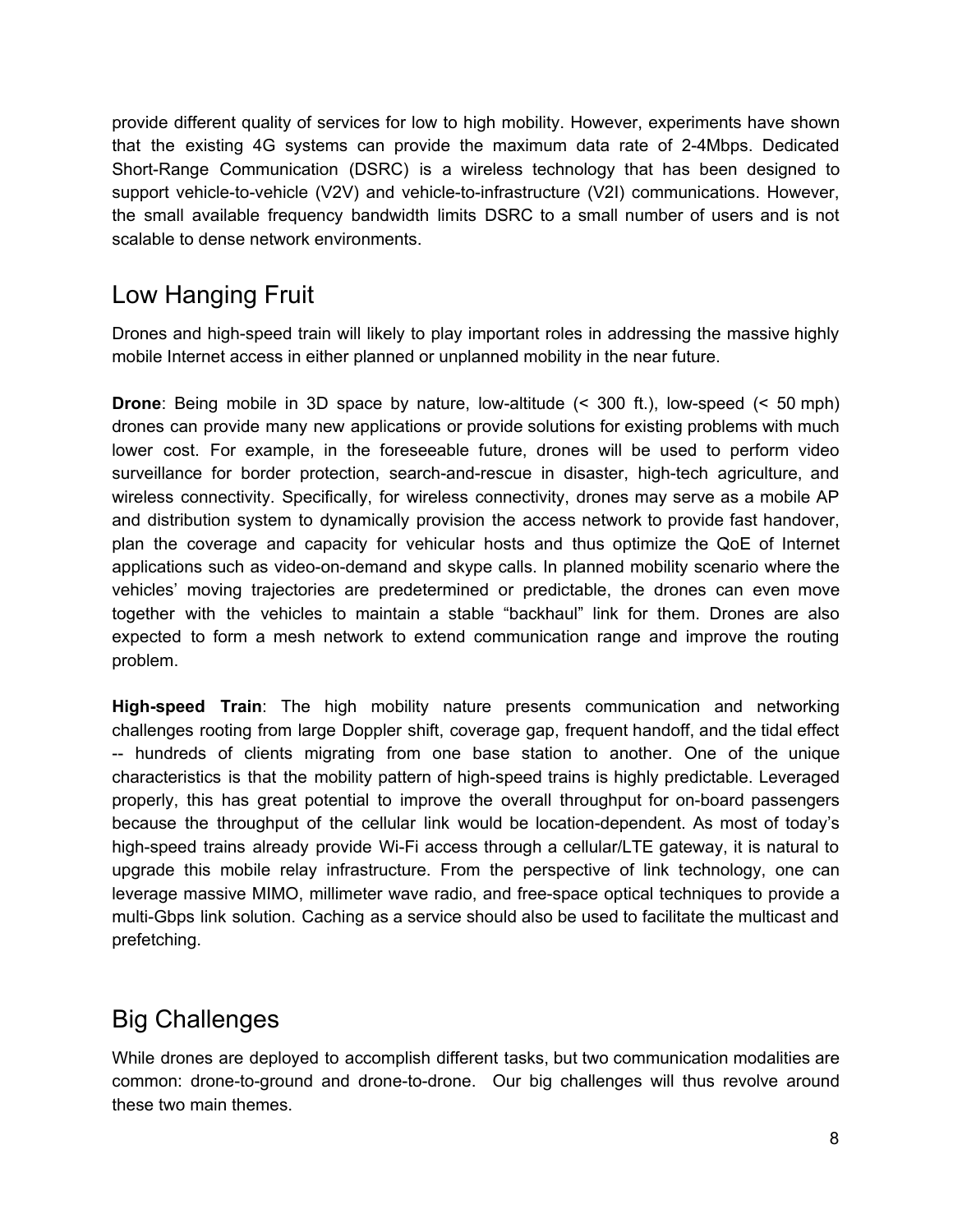#### **Drone-to-Ground: Indy Car Race Tracking**

The big question for this challenge is: how well can the drone maintain connectivity to a high speed indy car?

The typical backhaul of existing wireless networks is assumed to be wired (or using fixed wireless), reliable and high bandwidth. Due to the high mobility of the drone platform, wireless links will necessarily form an integral part of the drone management plane. It is thus important that we design an efficient, reliable backhaul network over unreliable wireless links.

The challenge will have two components: drone backhaul provided by fixed wireless installations, and drone backhaul provided by high speed, mobile base stations with potentially unpredictable.

The solution will be evaluated according to their ability to:

- (a) Maintain a "connected" string of drones from one side of the airspace to the other side. Provide maximum end-to-end throughput across the string.
- (b) Move the string of drones, maintaining connectivity and throughput.
- (c) Drive a car under the string of drones, maintaining connectivity with at least one drone at all times.

The quality of the solution will be judged according to the following metrics:

- (a) Data rate: what rate between the drone and the base station (either fixed or mobile) can be sustained?
- <span id="page-8-0"></span>(a) Reliability: how resilient is the wireless management link to mobility of both the drone, and possibly the mobile base station?
- <span id="page-8-1"></span>(b) Latency of the connection: how well can the wireless management link support low latency services such as VoIP calls, video streaming, augmented reality, and drone fleet management applications?

#### **Drone-to-Drone: High Bandwidth, Low Latency**

In this challenge, participants design a high bandwidth, sub-millisecond latency communications platform for V2X (e.g. drone-to-drone) communications.

Sub-millisecond latency is necessary for real-time interactions between mobile platforms, for real-time mission critical applications such as mobility coordination, obstacle avoidance and overall network management. Such networks must also have high bandwidth to support management and monitoring services (e.g. vision-based navigation).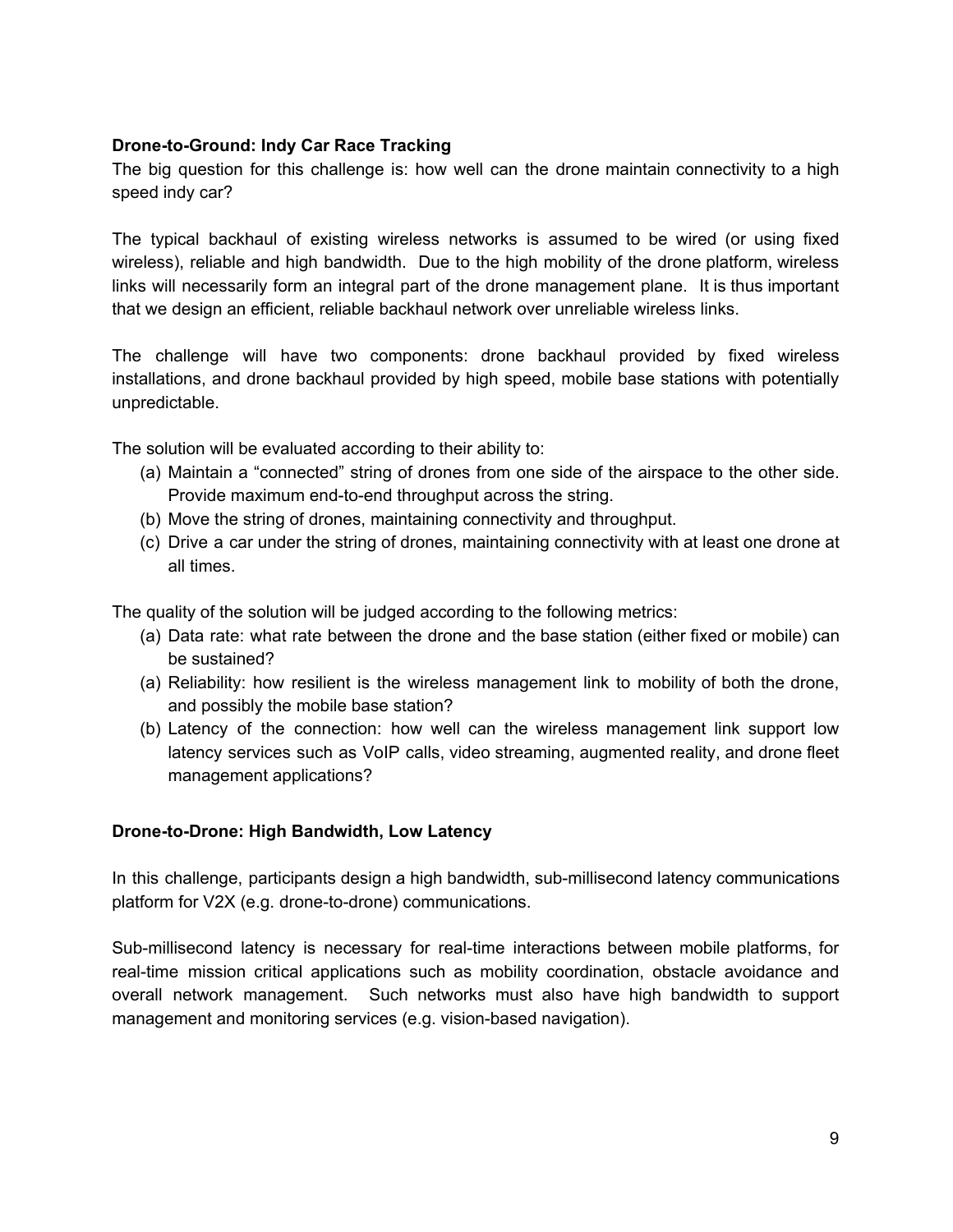The solution will need to include innovative approaches to manage data streams of different priorities between drones. For example, data exchange for collision sensing and avoidance must operate at a lower latency than simple location updates.

The solution will be evaluated in the following environments:

- (a) Multiple drones intentionally flying in collision paths. The solution must be able to detect this collision, communicate with each other and stop the forward motion. Drones can be encased in lightweight protective frames to avoid damage in the event of a crash.
- (b) A fleet of drones maneuvering through a dense obstacle course (e.g. jungle gym, forest). Drone-to-drone communications is used to coordinate movement through the course. The goal is to clear the obstacle course in the smallest amount of time.

The outcome of the challenge will be evaluated according to the following two metrics:

- (a) Latency: what is the minimum latency that can be supported by the drone-to-drone channel?
- (b) Throughput: What is the maximum and variance of the bandwidth that can be supported between any pair of drones?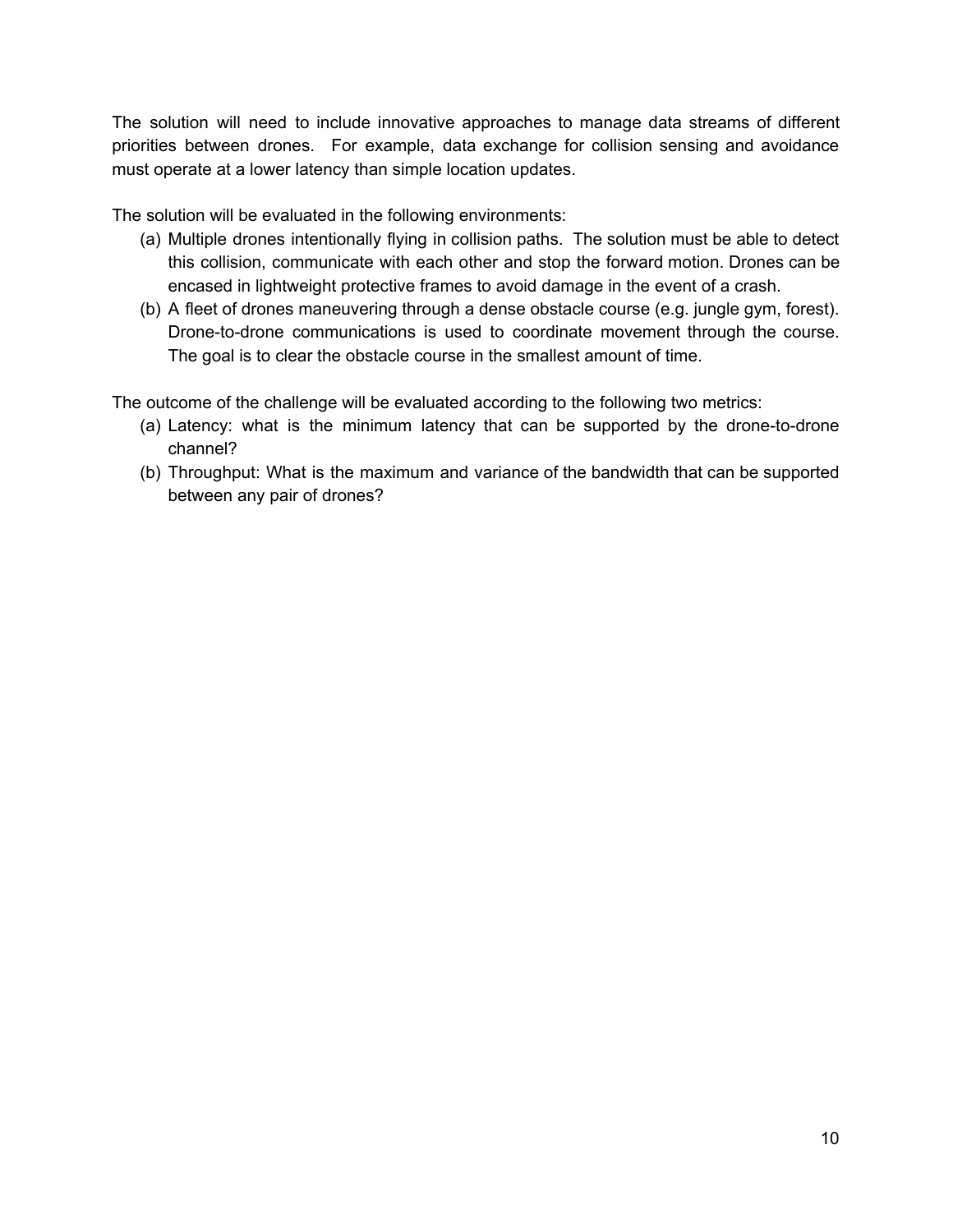# <span id="page-10-0"></span>Topic 2: Extremely High Frequency

### <span id="page-10-1"></span>Current State of the Art

Extremely high frequency spans a range of bandwidth starting from the mmWave frequencies (30 GHz - 300 GHz) and moving up all the way to visible light (100s of THz).

**mm-Wave:** There has been a lot of exciting activity in industry and academia in the area of extremely high-frequency wireless networking. At the mmWave band, standards like 802.11ad have already been ratified, and commercial products have been available on the market for years. In addition, new standards like 802.11ay and 5GPP are being rolled out. Commodity 802.11ad products already demonstrate 2+ Gbps of throughput, with point-to-point static links.

However, these products are not designed to handle high mobility, they usually take 300 ms to re-steer the beams. The current use cases are limited to cable replacement and wireless backhauls. There remains a gap for a technology in the context of 5G and beyond, where there will be more demanding applications such as instant file sync, v2x/v2v context sharing, uhd virtual reality, 3d video surveillance (high bandwidth, dynamic traffic, low latency).

**Visible Light:** Recent years have recognized the opportunity of repurposing LED lights not just for Illumination but also for communication and sensing. Modulation of light is very different from that of RF signals, which uses strategies such as OFDM or phase modulation. In visible light, modulation mostly relies on changing the light intensity. State-of-the-art solutions have demonstrated kbps of bandwidth with off-the-shelf LED lights. Laser-based communication and free-space optics are much better options for high-speed communication (tens of Gbps) but the cost of the systems is significantly higher.

While solutions to increase the bandwidth of VLC require innovation both in hardware and associated software, presently hardware remains the most significant bottleneck. Indeed, despite the wide bandwidth of visible light (10,000x higher than that of the radio frequency band), achieved data rates tap into a small fraction of available link capacity. This motivates pushing the envelope on two present realities, based on state-of-the-art literature: (1) Under cost constraints, akin to a standard LED light bulb and coupled with the requirement of providing illumination, current bandwidths are limited to few kbps; (2) Removing cost constraints, and designing custom laser-based free-space optics like communication, achieve state-of-the-art bandwidth of at best 10 Gbps, several orders of magnitude below the full potential of visible light (hundreds of Tbps, in theory).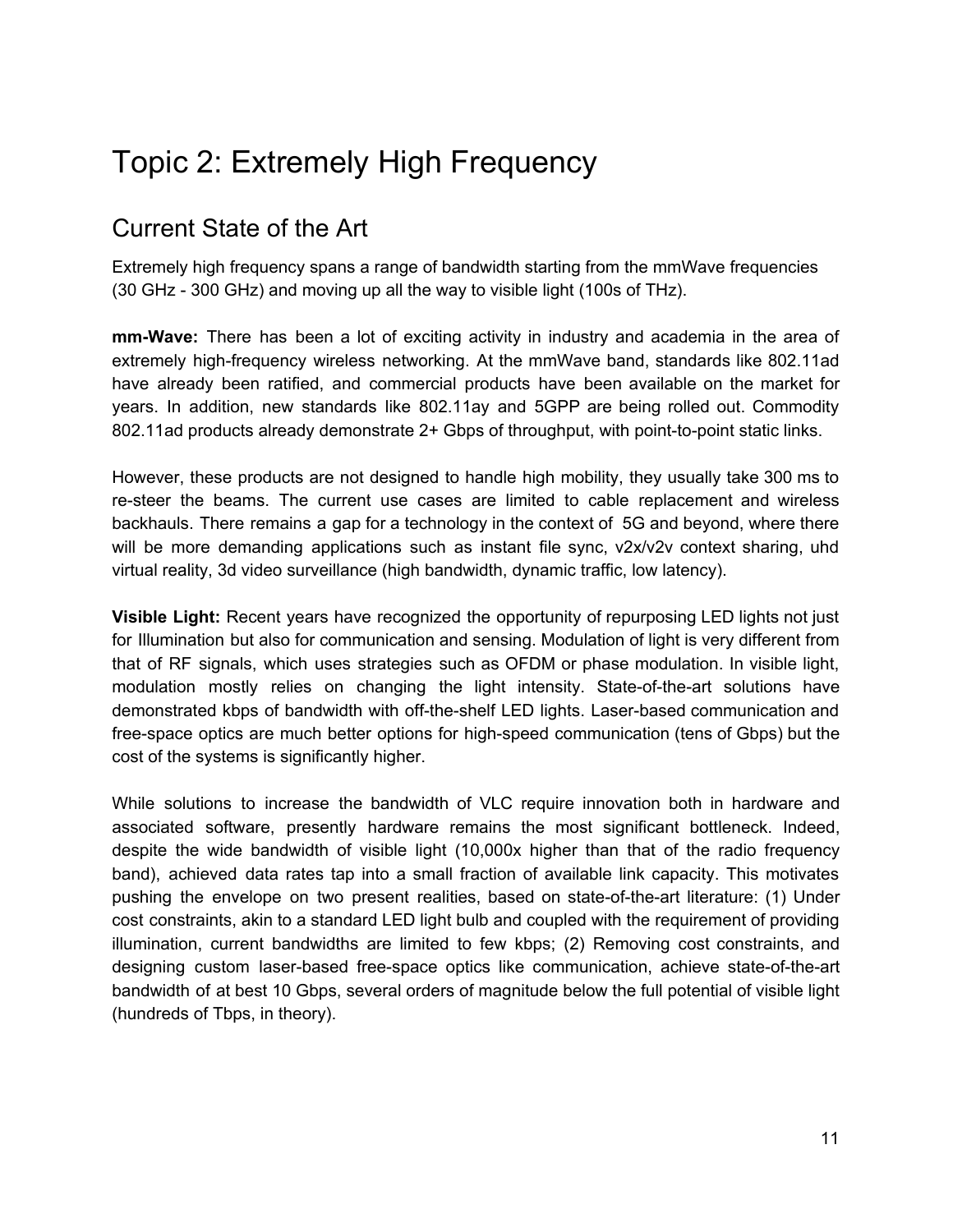## <span id="page-11-0"></span>Low Hanging Fruit

**(i) mm-Wave:** Low-hanging open research questions in the space of mm-wave networking start from the very basic unit of the point-to-point link which needs better optimization under mobility, disruption and blockages.

**Beam-steering in Point-to-point Links:** mmWave networks use an order of magnitude narrower beams than most prior directional microwave systems, which leads to new challenges in beam-steering. The point-to-point link rate needs to be maximized under two important constraints: (1) high mobility, where the two end nodes move or rotate relatively at least at pedestrian speeds or higher, and (2) disruption, where moving obstacles, such as humans and pets, appear in between the transmitter and receiver. More efficient beam steering algorithms are needed, with much lower latency less overhead than the naive exhaustive search approach, presently deployed in 802.11ad. New radio architectures like mmWave MIMO (e.g., in 802.11ay) may help alleviate the problem. In addition, out-of-band information may help the decision making. For example, with an on-board antenna array at the node, the angle/bearing of the signal source can be obtained to guide more efficient directional transmission. Inertial measurement units can also be useful to track node orientation and steer beams accordingly.

**Support from the Higher Layers:** The higher-layer protocols need to be jointly designed to improve system level performance, because any outage or bandwidth variation at the low layer tend to be amplified at TCP or application level. Developing a holistic protocol stack that is mm-wave aware is an open problem space.

**Bridging the Gap between WiFi and WiGig:** Assuming that commercial devices of the future will be both WiFi and WiGig enabled, what would be the correct balance between the two and how do they interplay on user devices? Would the role of WiGig be that of a backhaul or would it function well under mobility as well? How can WiFi serve to complement 802.11ad in terms of ensuring reliability and a minimum guarantee on performance? Further, there is a great potential for several the core protocol ideas (rate adaptation, frequency selection, etc.) already well developed in the WiFi to be re-designed in the mm-wave context.

### **(ii) Visible light:**

**Smart Lighting:** Lighting has reportedly consumed about one fifth of the world's electricity. An effective way to reduce this high energy footprint is to adopt solid state (LED) and smart lighting. However, smart lighting affects the throughput of the VLC system greatly. Thus, careful design of new modulation schemes is required to achieve fine-grained dimming for smart lighting and at the same time maximize the throughput for VLC.

**VLC sensing applications:** One can envision a variety of sensing applications, such as body tracking, highly-accurate localization**,** occupancy sensing and health/fitness tracking using VLC.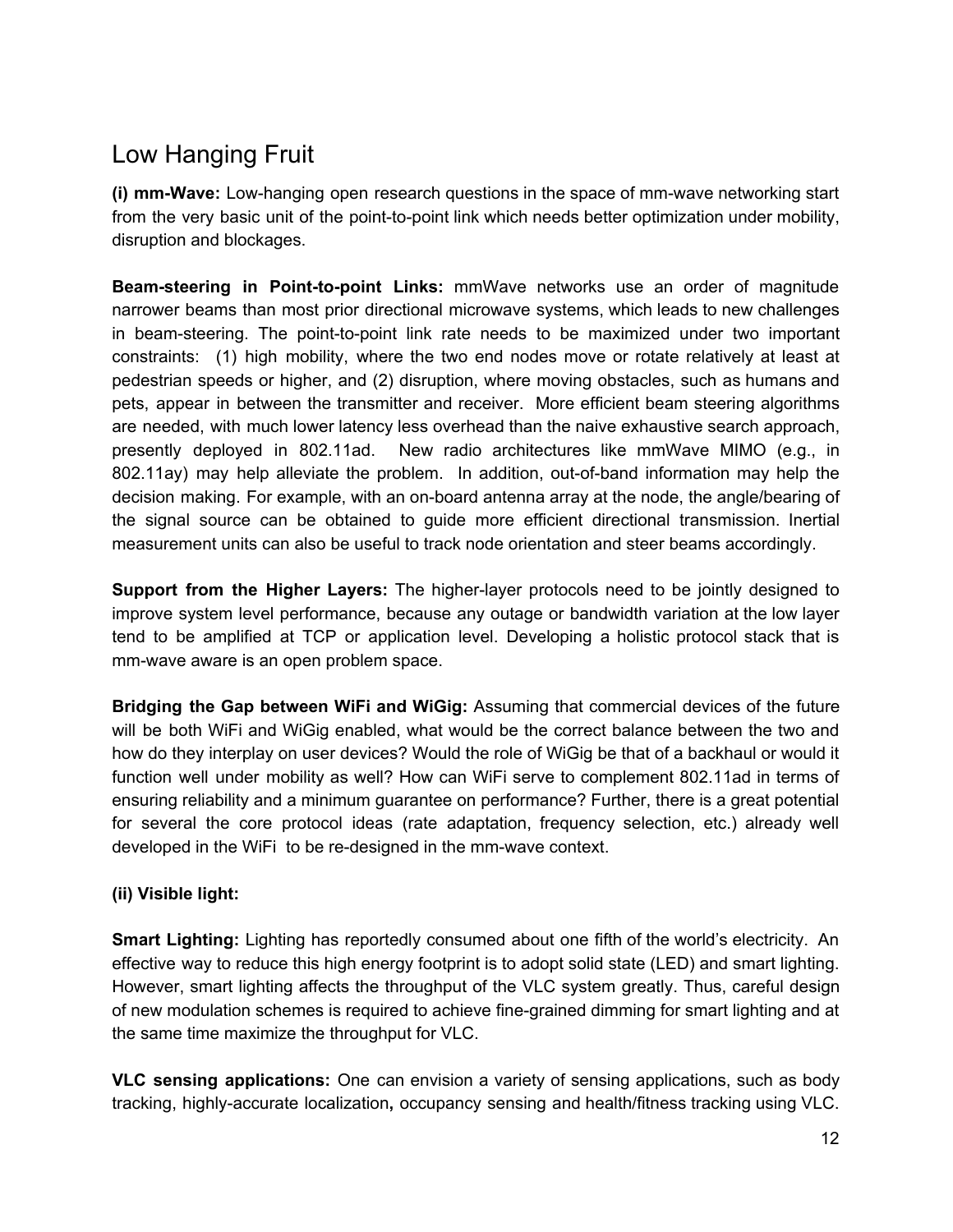Many such applications have tight cost constraints, especially when deployed at large scale. So a big challenge lies in how to leverage incumbent light infrastructure, or designing smart lighting/sensing systems with the minimum retrofitting cost.

## <span id="page-12-0"></span>Big Challenges

**(i) mm-Wave:** The major challenges in the mm-wave space stem from looking at mm-wave as a network, as opposed to a series of point-to-point links.

**Scalability:** Running dense mmWave networks for crowded large spaces (stadiums, conventions, concerts) is challenging. In fact, imagine "painting" the mmWave antennas on the ceilings or walls in large buildings. Due to hundreds of beam directions per radio, the problem escalates the interference management problem to a scale that goes far beyond traditional omni-directional wireless systems. In addition, the coordination between densely deployed access points or base stations can be harnessed to improve the reliability for mobile users. To accelerate such mmWave network research, it is urgent to develop large scale, indoor and outdoor mm-wave testbeds and an experimental platform that can be reused for controlled, reproducible experiments.

**High Mobility:** All the mmWave challenges will be compounded under mobility scenarios that significantly surpass pedestrian speeds, e.g., beaming mmWave signals to drones, cars, trains, etc. Example research questions involve: How to realign the Tx/Rx beams efficiently without exhausting the precious channel time? How to map the interference and schedule the directional transmissions to maximize spatial reuse? The predictability of routes for such mobile devices may be a niche property that can be leveraged to improve the beam steering efficiency.

**mm-Wave Sensing:** On the other hand, the sensitivity to blockage, mobility and environment may be leveraged to enable interesting wireless sensing capabilities. For example, mmWave signals may be reused for location sensing, physiological status monitoring, human-mobile interaction, and robotic control.

**Coordination to Avoid Blockage:** Blockage is another critical issue. The current 802.11ad mmWave links tend to be broken if the link is blocked by body (due to hand-holding position changes, device being put in pocket, or blockage of people passing by). Coordination of densely deployed APs may help resolving the issue, but the deployment cost, and backhauling may become an immediate constraint. Self-backhauling can potentially reduce the cost substantially, by using dual mmWave interfaces on each base station, for backhauling and access link respectively. The challenge lies in dynamically adjusting the backhaul topology, and coordinating the backhaul and access links (through channel allocation or MAC) to avoid interference.

**Extremely Low Energy-per-bit mm-Wave:** The mmWave radios tend to have much higher power consumption compared with low-frequency counterparts, because of the wide-band data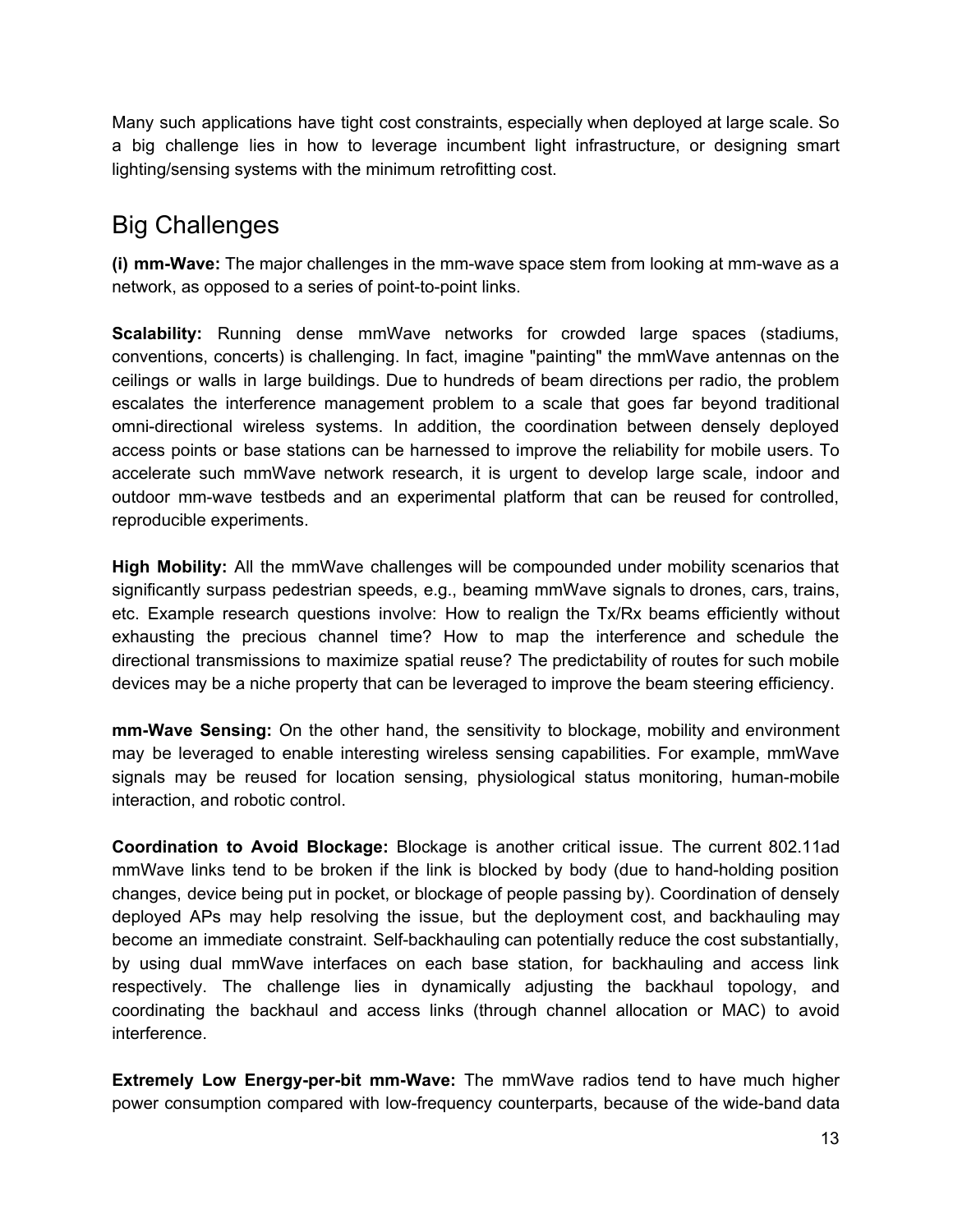converters and power-amplifiers being used. Although owing to higher bit-rate, the average bits per Joule can be even higher than low-frequency radios, this is true only if the mmWave MAC and higher layer protocols can maximize the link utilization, i.e., minimizing link idling time, and timing spent in coordination, signaling, channel sensing, along with beam steering. Innovative solutions need to be designed to fit mmWave for extremely low power devices such as IoT sensors or wearables. Existing work has proposed single-bit data-converters ad PA-free mmWave radios, but the hardware feasibility and compatibility with other mmWave radios need further investigation.

#### **(ii) Visible Light:**

**Maximize VLC rate per unit cost:** Today's VLC light bulbs are restricted to a few kbps, while free space optics (FSO) achieve 10 Gbps at significantly higher cost. Designing a system that achieves the bandwidth of FSO and beyond at the cost of an LED light bulb is a challenge.

**Between mm-Wave and VLC:** The present discussion on mm-wave is largely centered around the 60 GHz frequency band. There is a need to investigate mmWave bands other than 60 GHz, and supporting multiple mmWave bands simultaneously (e.g., spanning 28 GHz and 60 GHz); Indeed, Terahertz frequency bands lie in between the GHz bands and visible light and are yet to have mature wireless frontends that can function reliability even over small ranges (few meters). Once the radio technology is mature, this will open up new opportunities to rethink wireless communication and sensing systems in the THz context.

### <span id="page-13-0"></span>Grand Challenges

The discussion groups proposed following two ideas for the Grand Challenges:

**Idea 1: Seamless coverage and mobility support for mmWave networks.** This challenge aims to encourage competing groups to develop algorithms that push the limit of the mmWave networks to the maximum throughput, maximum link availability, and minimum latency.

Two evaluation scenarios will be involved in the challenge, one outdoors and one indoors. A limited number of access points will be setup on the ceiling, walls and building infrastructure. The mmWave mobile devices could be carried by robots or drones moving on designated trajectories with predefined orientation changes.

We will use human-sized robots (filled with water to emulate human body) to randomly block the LOS. The groups will design their system competing with each other to achieve the best performance in terms of the link outage ratio, throughput, recovery latency from blockage, application related metrics (video stream quality over time). An example metric can be: "Can 100 users each get a reliable X Gbps of data rate 99% (or 99.9999, etc.) of the time, as they move around". Each team should aim to maximize the number X. Alternatively, this X metric can be broken out into multiple sub-metrics, like link outage ratio, median throughput, link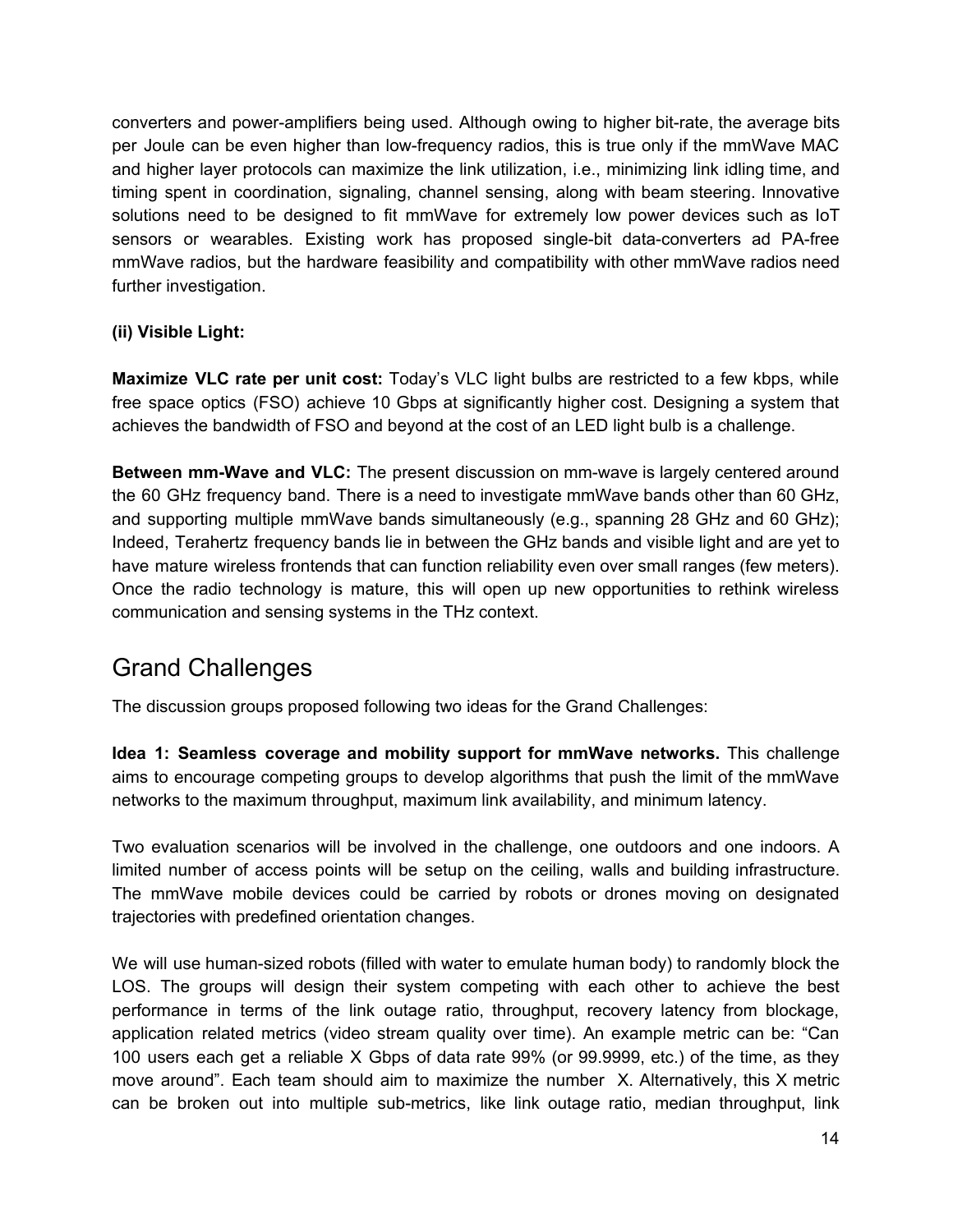recovery latency (time from blockage/mobility occurs to the time when the link is reestablished with maximum quality).

Different constraints can be imposed for a fair comparison under realistic settings. For example, we can have 1) Free-style design, with customized hardware and without considering the hardware constraints; 2) Cost-limited design, where teams try to maximize the metric X per unit cost. For this, the teams need to minimize the number of access points used to cover the test space. 3) platform constrained design, where teams work on standard-compatible hardware, but with reasonable reconfigurability at MAC layer and above, to maximize the X metric.

The competition can be carried out across multiple phases with increasing complexity: 1) All nodes are static; 2) Nodes are mobile, at different speed levels, to emulate different usage scenarios, e.g., human users holding mobile devices, or mmWave radios mounted on vehicles on freeways or in urban environment; 3) With robots or people roaming around in the environment intentionally blocking the static nodes; 4) Both the obstacles and radios are mobile. For outdoor tests, drones can achieve high moving speed to test the extreme mobility scenarios.

**Idea 2: Designing a system supporting symmetric high data rate using high-frequency bands, either mmWave or visible light,** entailing low latency, in the presence of possible blockages from other surrounding objects (i.e., users).

More specifically, the grand challenge is enabling synchronized dancing with dancers wearing VR/AR headsets. The idea is to have groups of dancer pairs, where each pair of dancers need to synchronize their dance moves based on what each sees (on the VR screen). Each dancer wears a VR/AR headset, streaming video to the other dancers in the pair, so that they can synchronize their dance moves. The VR/AR headsets also receive a large amount of data from the infrastructure. Thus, we need symmetric high-rate, low-latency links for the VR/AR headsets.

The participants of the challenge need to come up with solutions to provide these links, using either mmWave or VLC, while considering that other dancers are moving around and can potentially block the links. The participants are provided with a fixed budget, so cost is a constraint. The systems challenges include how to enable high rate in both directions, how to effectively track other dancers to steer the beams and overcome the blockage.

The evaluation metrics include the maximal number of dancer pairs the system supports, the latency a dancer perceives when receiving streamed data from the other dancer in the pair, and the aggregated throughput, all within the limit of the provided budget.

This grand challenge has broader implications beyond the synchronized VR dancing itself. Symmetric high bit-rates may be required in demanding mobile applications in 5G and beyond. For example, the future autonomous vehicles need to share the 3D scenes with each other and merge them to form a bird's-eye-view of the ambient environment. Or, they may need to upload each of their own scenes to an infrastructure (e.g., a base station with edge computing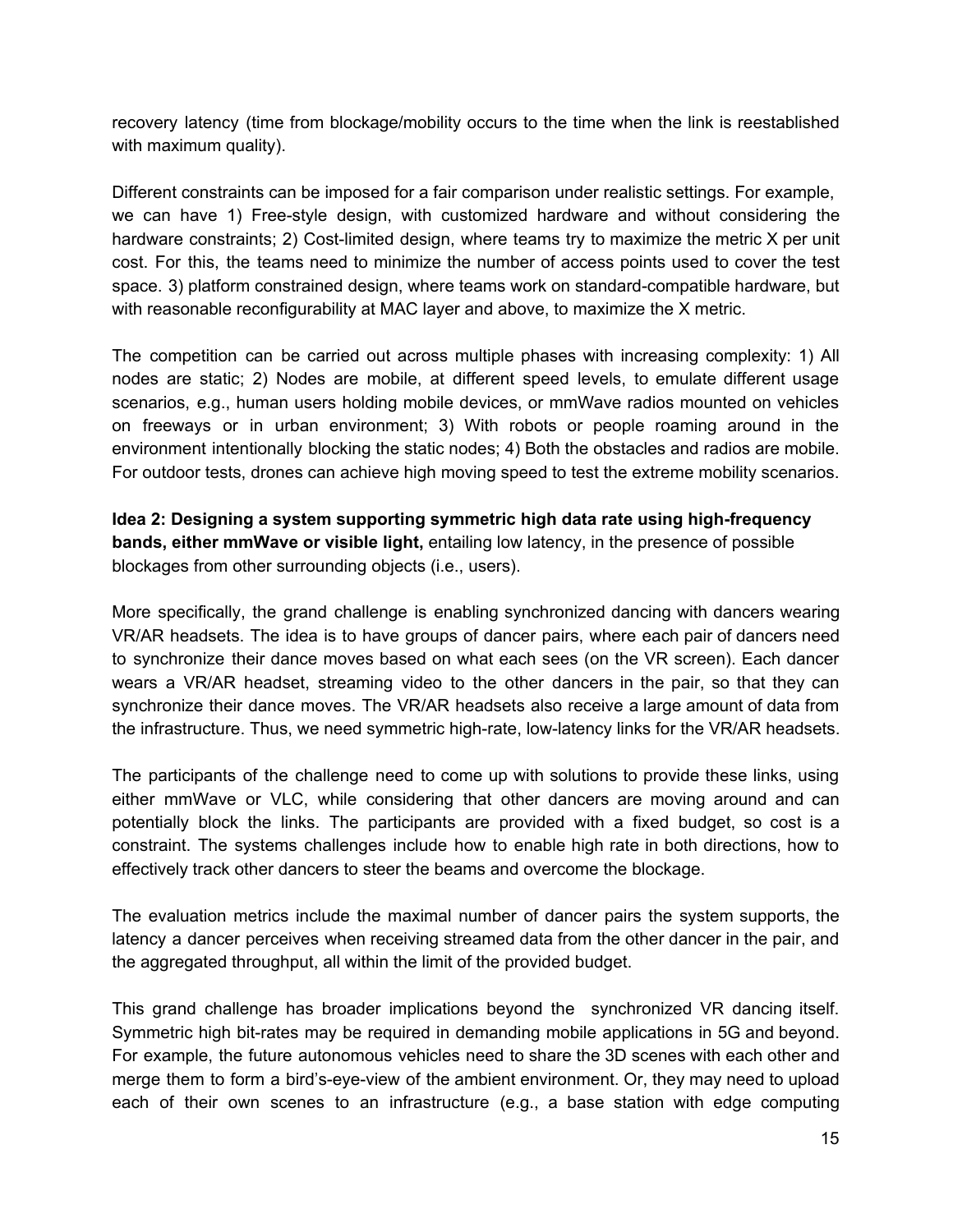capability), who will then merge the scenes and stream them through the mmWave downlink to other users.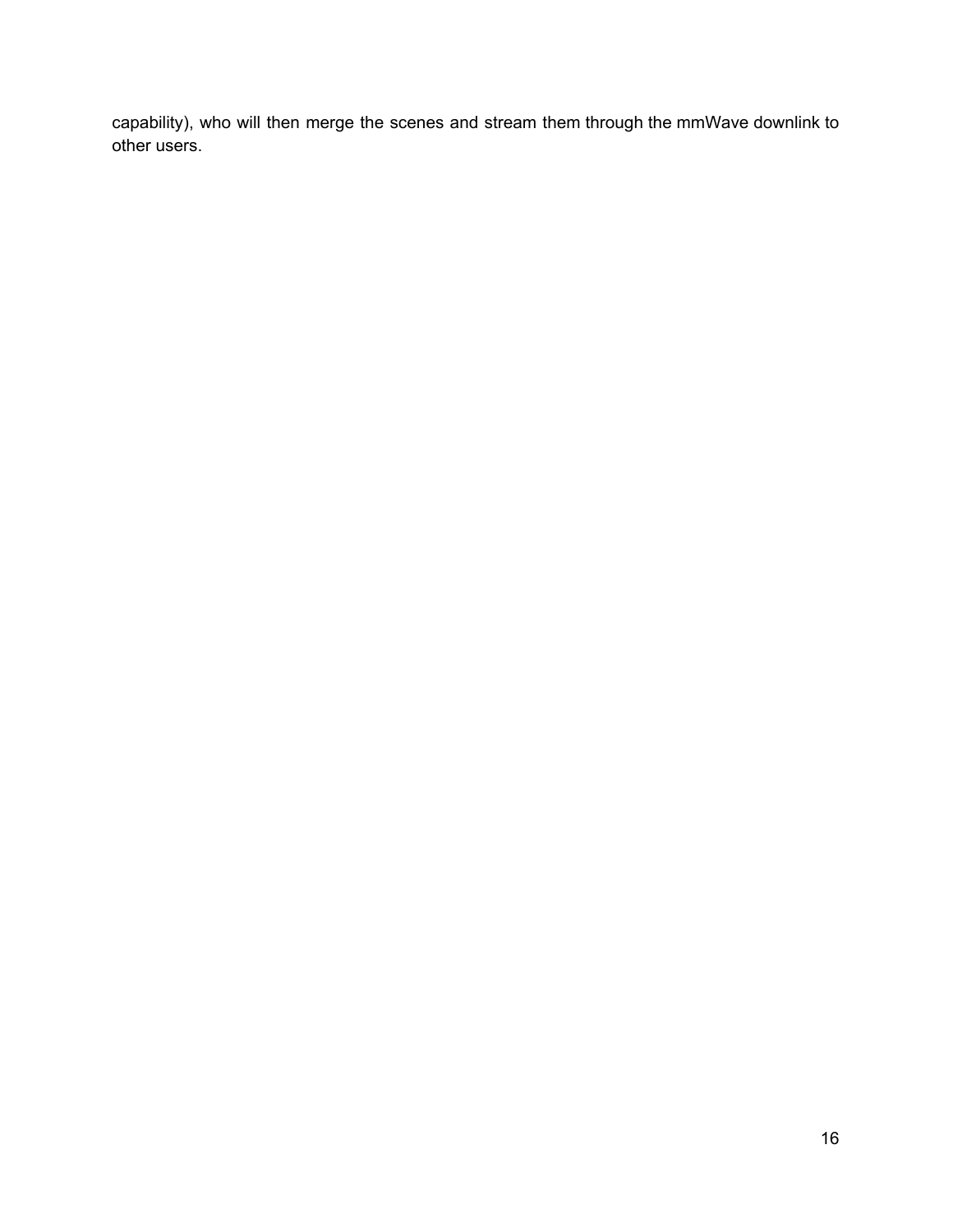# <span id="page-16-0"></span>Topic 3: Extremely Low Power

### <span id="page-16-1"></span>Current State of the Art

Today, users are deploying more and more complex applications on Internet-of-Things (IoT) devices. As a result, the complexity of executing computational tasks and their associated data transfers increases. However, the energy efficiency of computing systems and wireless networks has not improved much over the last decade. As a result, there is a big gap between the energy needed for running various applications versus the energy available to the IoT devices. Therefore, we need to investigate novel solutions to design and implement power efficient IoT systems.

The current state of the art is summarized in the following paragraphs. On the wireless radio side, there are several low-power radios developed by industry and academia. Examples include ZigBee, WiFi HaLow, NB-LTE, SigFox, LoRa, and backscatter communication techniques. A common characteristic shared by these radios is that they are optimized for power. In other words, they can operate with microwatts of power. However, such low power consumption does not come for free. Some radios sacrifice communication distance and others data rate. It is currently very difficult to design a wireless radio that consumes low-power, supports high data rate, communicates at long distances, and scales well.

On the IoT system side, we identify several limitations of existing solutions. The first limitation is that many schemes contain redundant hardware or software components. Such redundancy prevents the power consumption reduction of IoT systems. To minimize power consumption, we can eliminate redundant components and processing in an IoT computing system.

The second limitation we identified is that the process of connecting and configuring low-power IoT devices is cumbersome. Users need a significant technical background in order to set up an individual IoT device. This calls for a system that allows IoT devices to become plug-and-play. Such a system could act similar to an operating system, but designed for managing IoT devices instead of server resources, while conserving energy.

The last limitation identified is that most of existing IoT devices operate independently and in isolation from one another. They do not communicate and collaborate with other devices. Individual decisions might cause inefficient energy usage when there are multiple IoT devices deployed. Therefore, we would like to have a centralized controller that can connect many IoT devices and control them for actuation.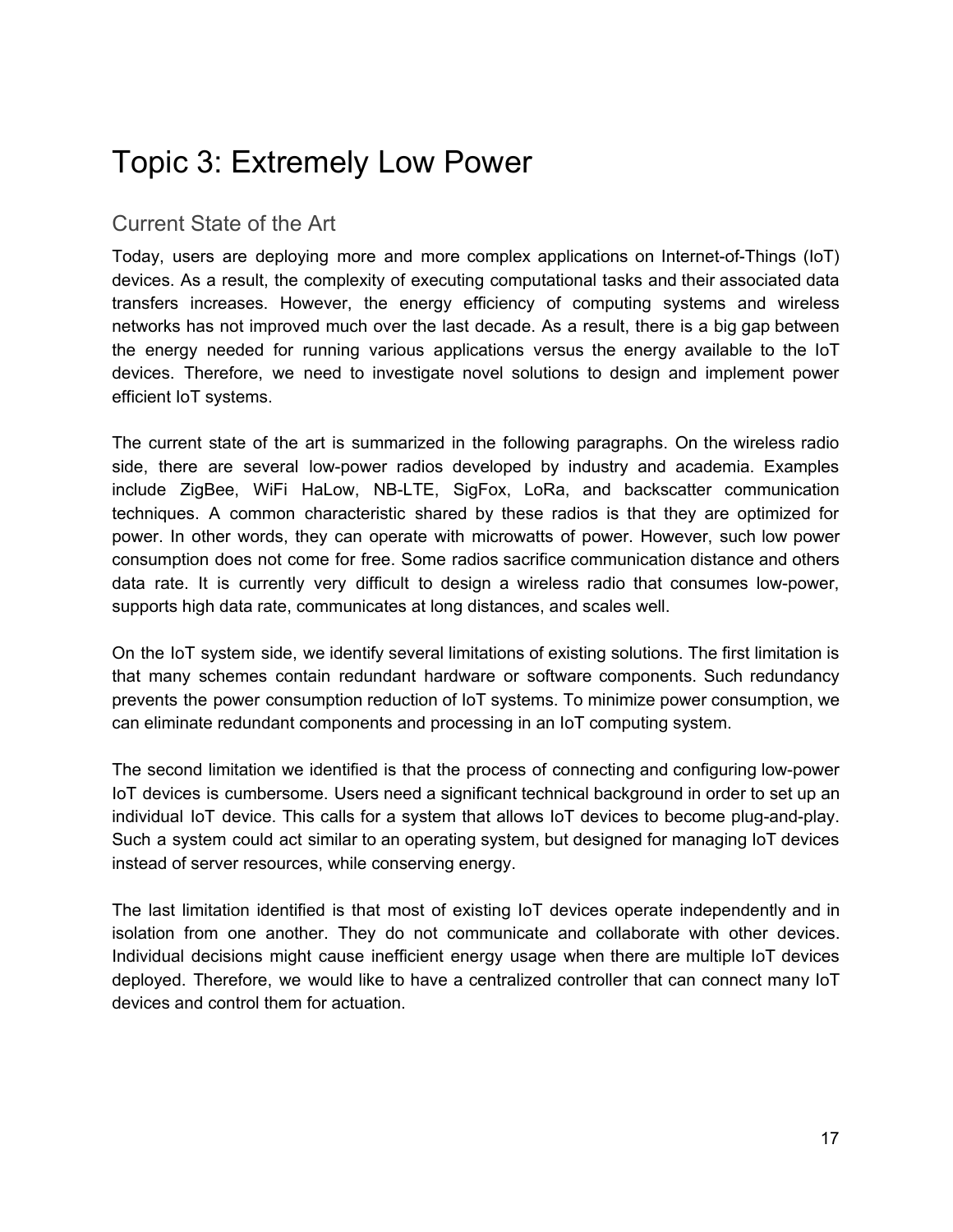### <span id="page-17-0"></span>Low Hanging Fruit

Several approaches were identified for short term research focus. The first technique centers around Software-defined Networking (SDN). SDN is a relatively new paradigm to separate the control plane from the data plane on network devices. As industrial vendors begin to adopt SDN technology on routers and switches, it has become easier for an administrator to program and configure her wired network. Inspired by software-defined networking, we believe that many benefits can arise from centralizing the control plane for low power wireless devices. A centralized scheme can assign tasks to appropriate devices based on additional internal and external information. For example, a smart, battery-operated doorbell that detects a person approaching the door may be able to better eliminate false positives if additional sensors can be utilized. In this case, the doorbell can query a centralized controller before uploading a video, and in the event of a false positive, this allows for more power-efficient performance. A centralized scheme also more easily enables a plug-and-play architecture by motivating a technical standard that allows devices to inter-operate more seamlessly. Today, many deployed energy-constrained smart home devices have proprietary standards and interfaces. A centralized, software-defined scheme will motivate vendors to adhere to a common standard.

Outside home environments, researchers can examine how to provide low power efficiency on a city-wide scale. Networks of the future should provide city-scale sensing, such as facial recognition, pollution and traffic monitoring and safety analysis. In general, city-scale sensing will require communication ranges much larger than those needed in the home. Therefore, a central issue city-scale networks must face is how to increase transmission ranges of the sensors in a low-powered fashion. There is much to be gained by building on ideas from the sensor network community. Rather than understanding how to modify the low-power devices, researchers can examine how to modify the infrastructure to support the low-powered devices. Researchers can investigate the usage of mobile infrastructure. For example, entities in an airborne platform could act as a low-power base station that serves nodes in the field. The base station can be used to not only limit transmission ranges, but also provide power to devices. The base station can provide power through wireless charging techniques or energy harvesting can be utilized on the sensing devices with the base station providing mechanisms to make harvesting efficient.

Last, all areas of the protocol stack and software stack can be analyzed for power efficiency. It is likely that a careful instrumentation and measurement of the energy consumption of sensors and similar devices will indicate where unnecessary energy usage is occurring. Simplifying network protocols, such as TCP, can enable more efficient wireless communication and minimize network-based processing. By analyzing the needs of a specific application, network designers may be able to eliminate or simplify network functionality from the physical layer to the application layer. For example, application-specific objectives can be analyzed under different rates and service levels, and designers can ensure that the wireless technology serving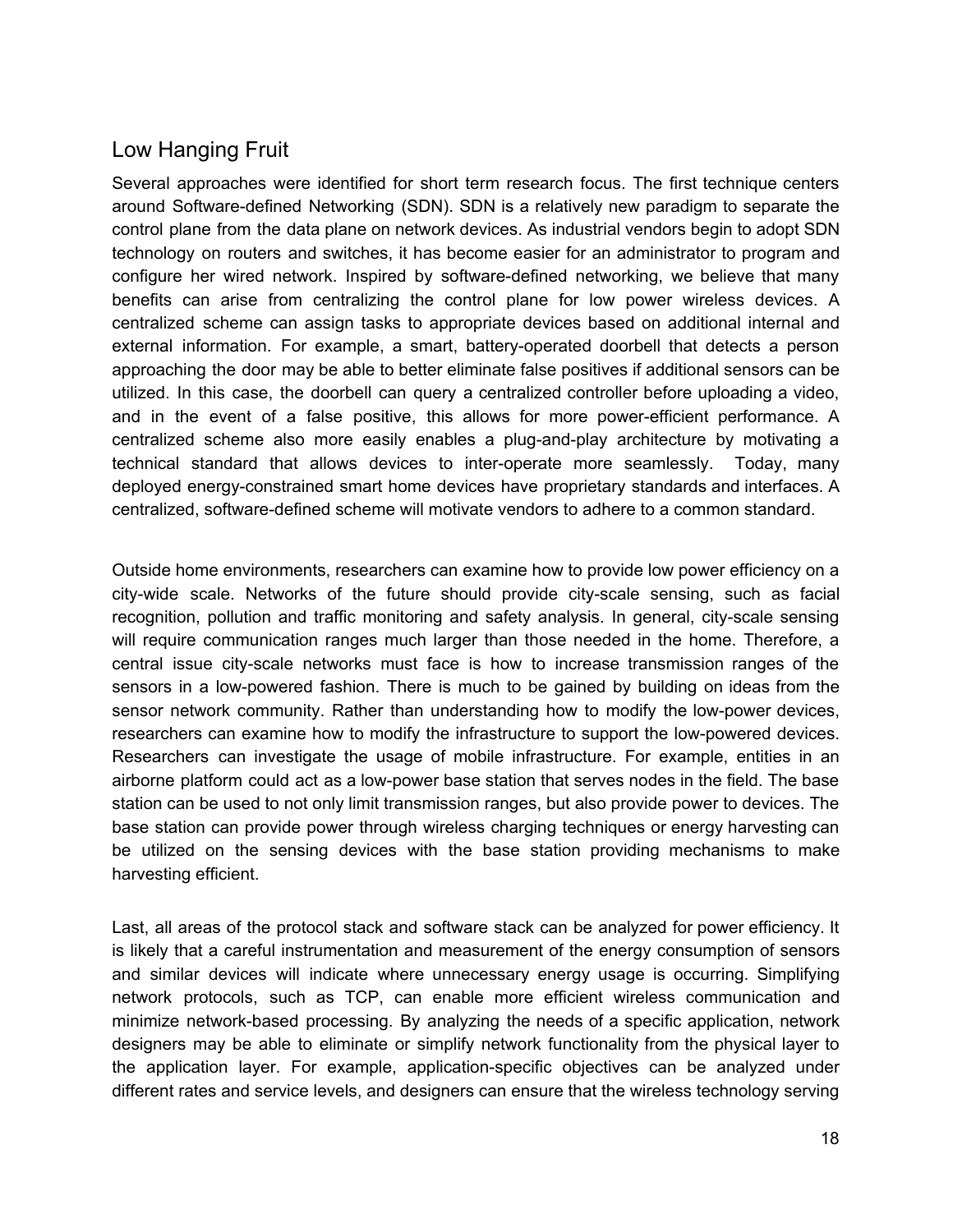a specific application uses the lowest-energy network settings that do not affect application performance. Additionally, administrators may benefit from schemes that allow them to sacrificate application performance in a deterministic way if certain power gains can be realized. Therefore, techniques to accurately model application performance and corresponding device energy usage will be useful. The sensor networks research community has already developed a foundation for such approaches and one can expect that near-term research will successfully build on these ideas to deliver solutions for city-scale networks of more heterogeneous sensor and actuator devices.

<span id="page-18-0"></span>Big Challenges

#### **Minimizing Energy Per Bit and Peak Power**

Generally, the key challenge is to achieve order of magnitude gains in network energy efficiency, as measured in energy per bit but also being able to adapt to a peak power constraint. While communication at higher bitrates can often reduce the energy consumption per bit these gains do not necessarily imply a reduction in peak power consumption, which is often an important system design constraint.

#### **Design for Energy Asymmetry**

It is increasingly common for wireless networks to consist of energy constrained mobile devices that communicate to wired infrastructure that has no energy constraints. Backscatter communication is a primitive that dramatically improves the energy efficiency of uplink communication in asymmetric networks. But additional research is needed to fully explore the design space of asymmetric networks. Example topics: (1) high performance, energy-efficient passive downlink [fully passive downlink solutions exist, but their performance in terms of data rate and range is limited; there is a need for better fully passive schemes, as well as for partially passive, high-performance & low-energy schemes] (2) hybrid active-passive network design: use passive uplink and downlink primitives in conjunction with active radio primitives; for example, passive radio can be used as flow control (e.g. wake up or ack) for active networking links to improve energy efficient performance (3) improving network energy efficient performance by joint delivery of energy and information; for example, power optimized waveforms can be thought of as simple codes that improve power delivery; design of downlink codes to deliver both energy and information, as well as provide for backscatter uplink, is an open problem.

The discussion group also developed three proposals for a grand challenge competition for *Extremely Low Power Wireless.* These proposals are summarized as follows:

### **A. GRAND CHALLENGE 1**

The competition asks for participants to build *low-power primitives* for a high density wireless communication scenario. The testing environment will include 10,000 - 100,000 devices in a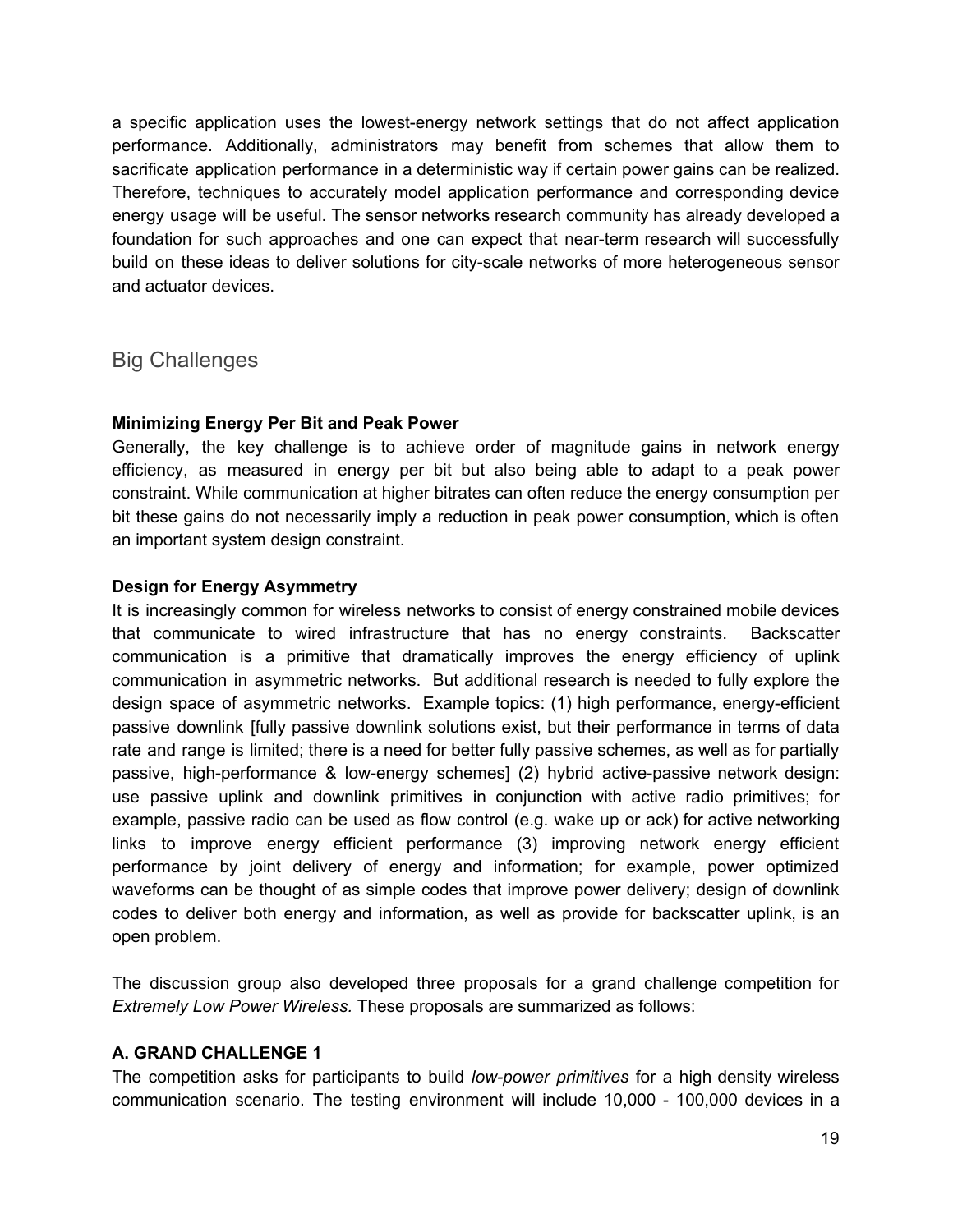specified square footage of indoor space (i.e. warehouse). The participants must demonstrate their solution and can innovate across software, hardware or both. The solution can include techniques, protocols, and mechanisms in any layer or can span across multiple layers.

The effectiveness of the solutions will be evaluated across static and dynamic (controlled and random movements) use-cases. The solution will be evaluated based on the success of the demonstration in achieving the following goals:

- 1. Centralized Device discovery -- A wall-powered device must be able to discover the presence and/or location of every deployed device.
- 2. Distributed Device Discovery -- Each deployed device must be able to discover every other deployed device.
- 3. Information dissemination/collection -- each deployed device must receive the same piece of data from the wall-powered device; The wall powered device must collect a fixed amount of data from each deployed device.
- 4. Reconfigurability -- the deployed devices must be able to reconfigure and/or reset to a specific state either independently or from specifications from a fixed device.

The specific evaluation metrics will be:

- 1. Latency: time taken to achieve the goal with the same amount of energy on each node
- 2. Energy efficiency: Joules/bit and power constraints per node

Current state-of-the-art for each of the metrics will be defined, and the challenge will iteratively require teams to improve upon these metrics by 2x, 10x, 100x, and so on.

Teams will be given 2 days to deploy and test their solutions in the test environment. The evaluation will be conducted over the following two days.

#### **B. GRAND CHALLENGE 2**

This grand challenge competition asks for participants to demonstrate an extremely low-power, *application-specific,* high-density deployment. The participants will be required to deploy low-power nodes with high density in a realistic deployment environment such as a hospital, traffic safety testbed, etc. The participants are free to choose any off-the-shelf hardware or build their own hardware for the nodes. This challenge expects the participants to consider one application in a dense environment and the challenge also clearly characterizes the application-centric metrics, the enabling software and hardware designs based on those application metrics, and shows how disparate technologies (for example, different wireless technologies or different hardware or software layers) can be combined in a low-power fashion.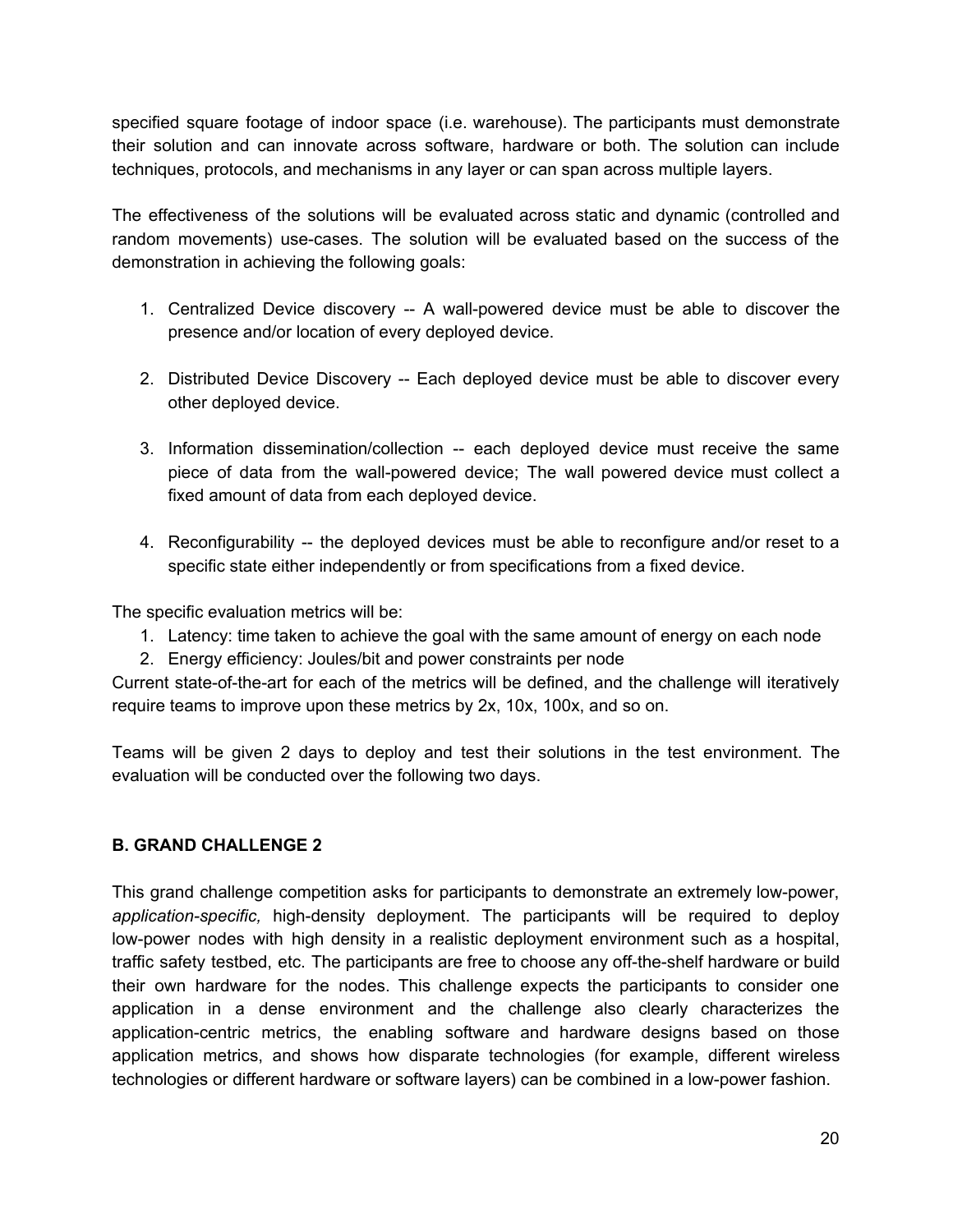Overall the effectiveness of the solution will be evaluated over the following metrics:

- a. What is the maximum number of nodes and bit rate for a given fixed spectrum, coverage area and deployment scenario?
- b. What is the maximum bits per joule but at the same time ensuring reliability and privacy? The calculation should include the computation, communication for non-wall powered devices.
- c. How to maximize the total data rate given a specific deployment?
- d. How to minimize the power consumption to meet the specific application-dependent data rate?

### **C. GRAND CHALLENGE 3**

This grand challenge, titled "Watt Can You Do", asks for participants to reduce energy consumption to enable the network ecosystems of the future.

Homes of the future will be outfitted with many connected smart devices to sense and then modify our environments in real-time. While many of today's smart devices are hardwired for electricity, devices of the future cannot be constrained with wires to reach the full potential of their deployment. In order to facilitate the adoption of future energy-efficient smart devices, this challenge asks to develop solutions to power a smart home with X Watts of total power budget (with an eye on an 1 Watt goal).

To ensure the solution is not too application-specific, each year, a series of objectives or themes will be set for the challenge. For example, high-level themes of "Sensing" and "Virtual Reality" can be defined for a competition in which teams aim to provide an infrastructure that can solve arbitrary problems within those given areas. Teams are encouraged to deploy their own hardware and software solutions to satisfy challenge-defined, application-level objectives.

With the proposed sample themes, many tests will be defined at the competition, and the success of tests will serve as the evaluation metric for this challenge. In particular, the tests include:

- a. Sensing: How many people are in a given room? What are the people doing in the room?
- b. Virtual Reality: Allow for 5 simultaneous HD streams to 5 different users in the room.
- c. A mix of both sensing and virtual reality: Equip each user with a virtual reality headset and require them to stream a HD dance video and then mimic the dance. Find the best dancer.

Teams will have 2 days to deploy, configure and test their ecosystems at a centralized location before the competition. Benchmarks should accurately track the amount of useful information transfer in an application-centric manner. For example, given the same energy budget, a system